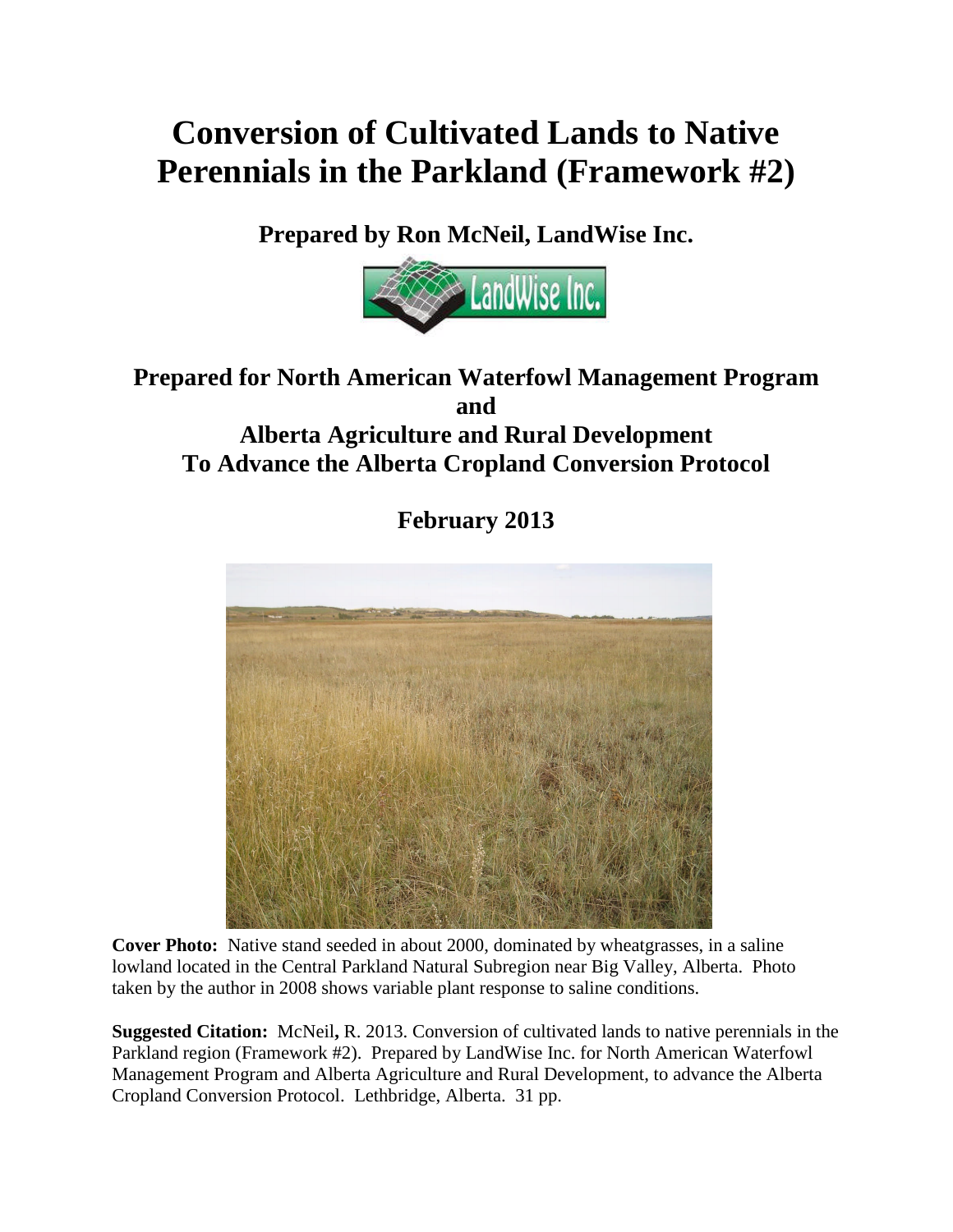# <span id="page-1-0"></span>**Executive Summary**

This framework document is two of four that provide information on sustainable practices for the conversion of cropland to native or tame forage in Alberta. The current document focuses on conversion of cultivated annual cropland to native perennial cover in the Parkland region. The Parkland Region, as used in this document, encompasses all areas where native grassland is dominated by Plains rough fescue or Foothills rough fescue. This includes the Parkland Natural Region (Central Parkland, Foothills Parkland, and Peace River Parkland Natural Subregions) and the Foothills Fescue and Northern Fescue Natural Subregions. The information is intended for all personnel involved with the Alberta Cropland Conversion Protocol (ACCP), including land managers, seed providers, policy-makers, aggregators, auditors, and professionals including rangeland agrologists or biologists. This document is designed to be all-inclusive by providing a general overview. Future documents will be designed for more specific audiences.

Native restoration is more challenging in the Parkland region than in the Dry Prairie, because the moister conditions enhance competition from weeds, and because generational time periods are required for rough fescue to attain mature plant community status. Recommendations are provided on diverse seed mixes that include rough fescue. Information on sustainable management practices for conversion of cropland to native perennial cover is also provided, including development of a restoration plan, preparation of the seed bed, timing, seeding techniques, and pre- and post-seeding weed control and management.

Short-term and long-term verification of the success of management practices will be established by third-party professionals. Short-term verification will focus on stand establishment for a period of two to three years following seeding, and includes a grazing management plan and proof that seeding was conducted. Indicators of short-term establishment include measures of bare ground and soil erosion, plant numbers and diversity, and weed types and density. Longterm verification focuses on range health indicators that compare range sites and plant communities to surrounding areas of native pasture. Detailed long-term grazing management plans can be adjusted based on periodic range health assessments. The proposed minimum 18 year contract length will not permit the development of a late seral rough fescue plant community. Therefore, rough fescue cover should be monitored using all range health indicators, but verification of the "Similarity to Reference Plant Community" indicator will be based on other seeded grasses during early and middle years of the agreement.

Barriers and opportunities for the success of the Alberta Crop Conversion Protocol are discussed, including promotion, remuneration, seed availability, lessons learned from previous native range conservation programs, and consistency with existing programs. The ACCP will target drier areas in the eastern portion of the Parkland region because rough fescue establishment is somewhat less challenging in those areas, and also because the lower human population and moderately high livestock densities make this area ideal for conversion.

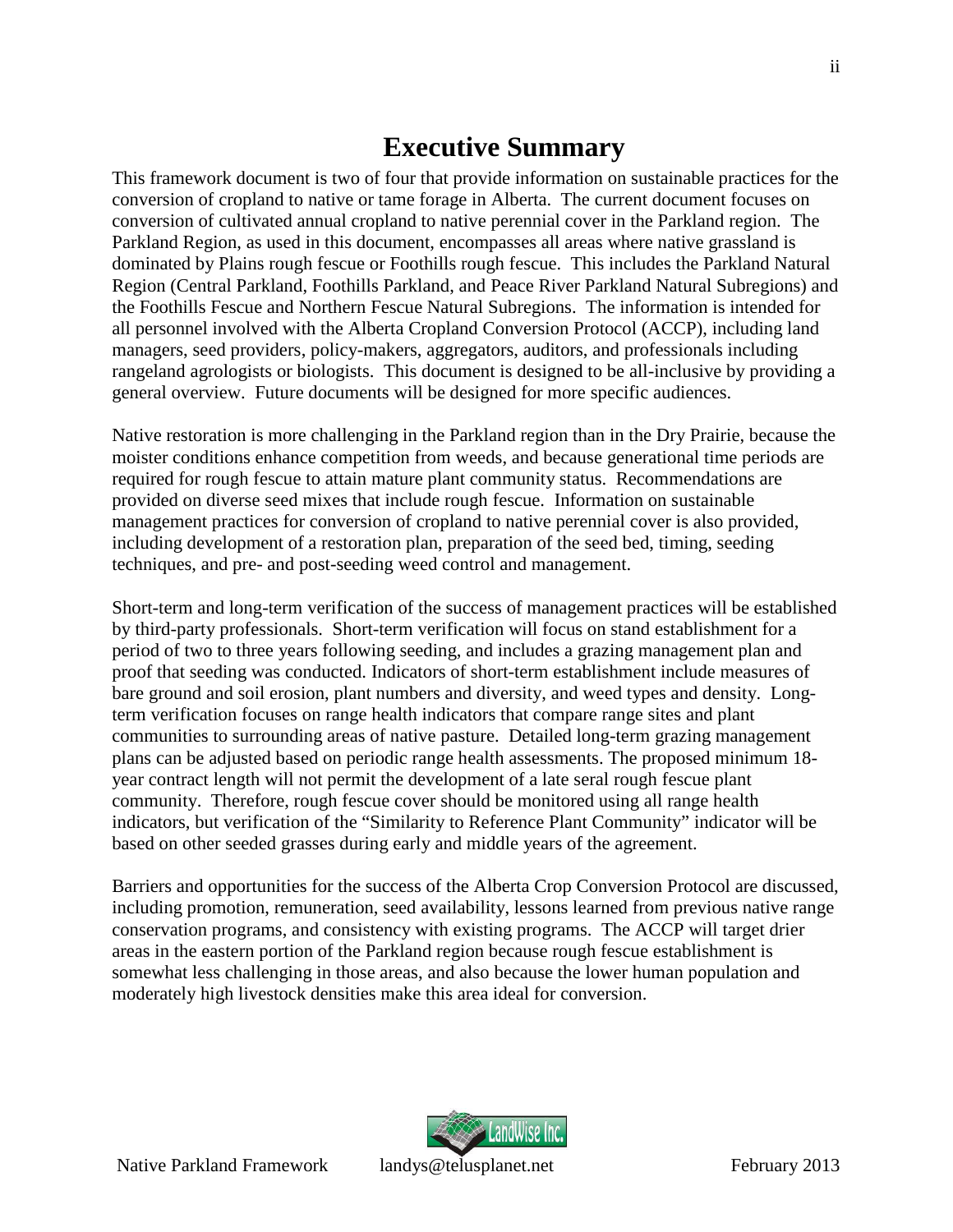$\overline{\text{iii}}$ 

# <span id="page-2-0"></span>**Table of Contents**



landys@telusplanet.net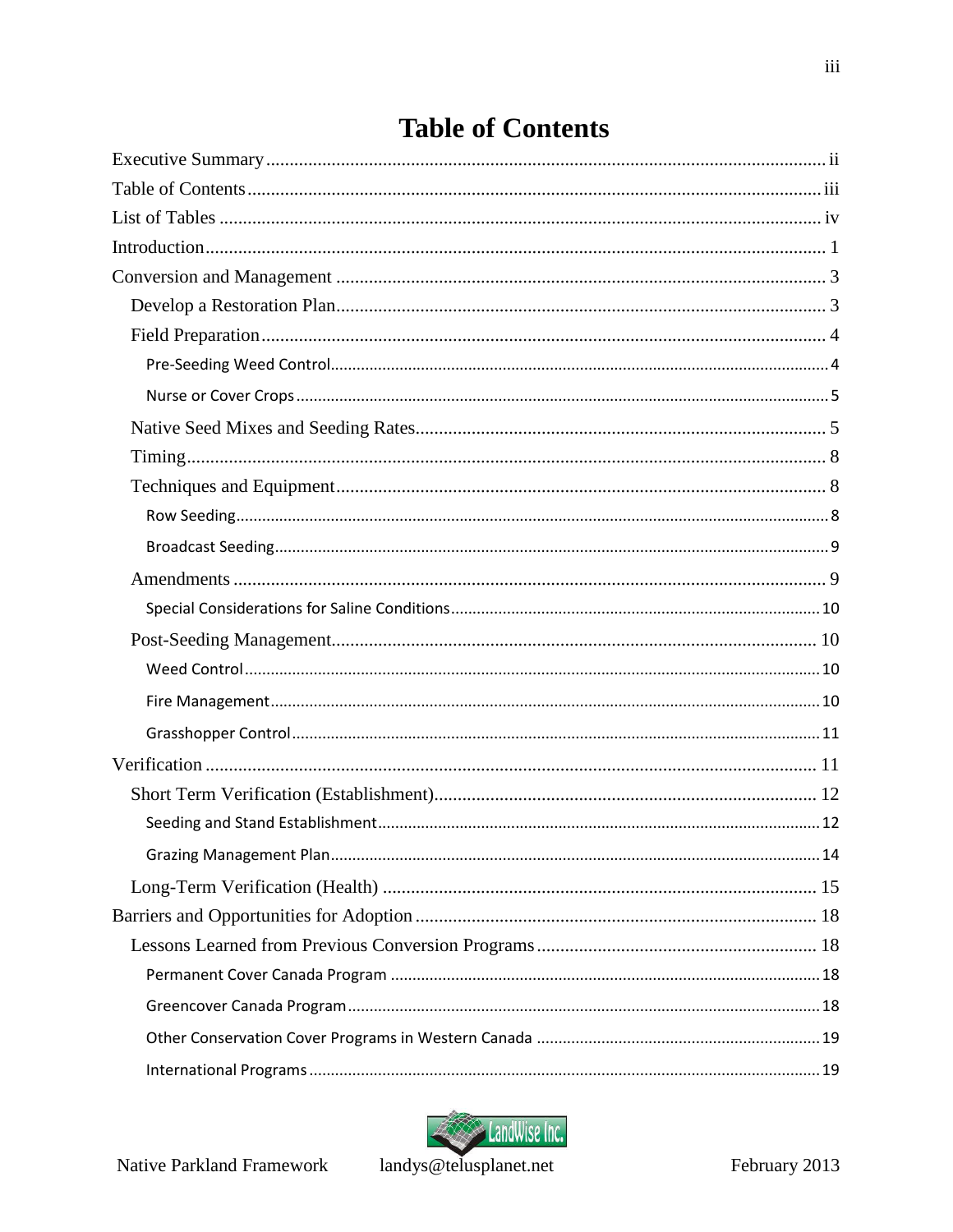# <span id="page-3-0"></span>**List of Tables**

| Table 1. Native Parkland framework summary. (From Janzen and Haugen-Kozyra 2012) 1             |  |
|------------------------------------------------------------------------------------------------|--|
| Table 2. Range plant community guides for Natural Subregions pertinent to the Parkland region. |  |
|                                                                                                |  |
|                                                                                                |  |
| Table 4. Five recommended indicators of the success of short-term establishment 13             |  |
|                                                                                                |  |
|                                                                                                |  |
| Table 7. Ranching barriers and related opportunities related to native prairie conversion.  20 |  |

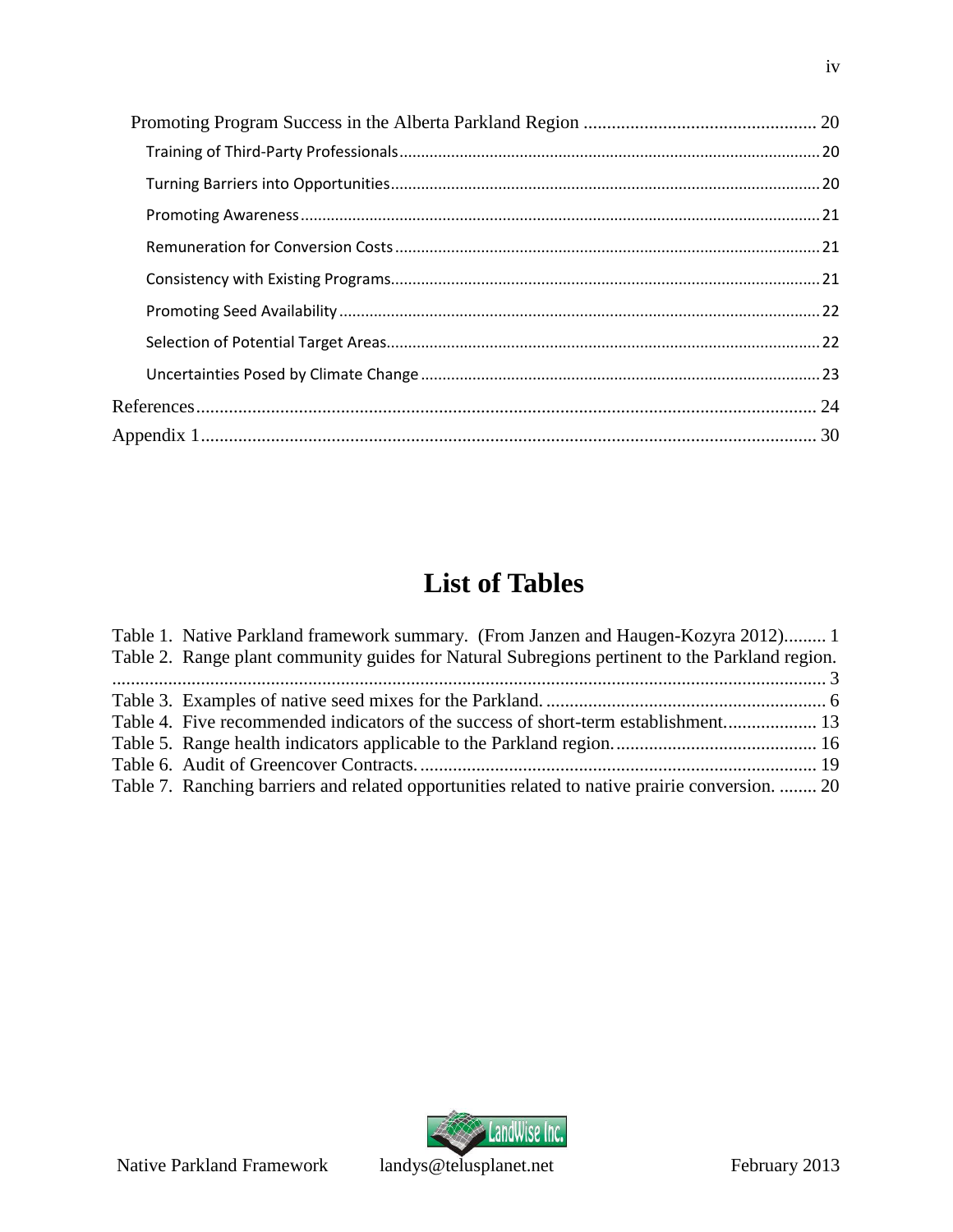# <span id="page-4-0"></span>**Introduction**

Native species extend forage productivity and the growing season from late summer to winter. In addition, native grassland species contribute to biodiversity, reduce invasive species problems, and enhance wildlife habitat (Jefferson et al. 2004). Soil organisms are more active in native grassland biota than in tame forage in the Parkland (LaRade et al. 2012). Native species increase carbon sequestration, and the carbon footprint is also reduced because there is no mechanized haying, baling, transport or feeding. The suggested greenhouse gas budget for native parkland conversion is provided in Table 1.

#### <span id="page-4-1"></span>**Table 1. Native Parkland framework summary. (From Janzen and Haugen-Kozyra 2012).**

| <b>Estimated Net Greenhouse Gas Emission</b>                                    | <b>Project Condition</b> |            |         |        |  |  |  |
|---------------------------------------------------------------------------------|--------------------------|------------|---------|--------|--|--|--|
| <b>Reduction and Removal</b> (tonnes $CO_2$ ha <sup>-1</sup> yr <sup>-1</sup> ) | <b>Grass Type</b>        | Fertilizer | Grazing | Having |  |  |  |
| High $(1.5 - 2.0)$                                                              | Native                   | No         | Yes     | Nο     |  |  |  |

**Note:** The conversion of t/ha to t/ac is obtained by multiplying 0.445 by the number of t/ha.

The area of native pasture lands in Alberta has not changed significantly during the past five years of census reporting. In 2006, 27,466 farms reported 6.53 million ha, while in 2011, 23,855 farms reported 6.44 million ha, indicating a decrease of approximately 1% in five years (Kirychuk 2012). However, declines in Saskatchewan and Manitoba over the same five year period were 7% and 5%, respectively (Kirychuk 2012).

Four frameworks are being developed to provide information on the conversion of cropland to native grasslands or introduced perennial grass species, in the Parkland region of Alberta. This document is focused on native conversion in grasslands dominated by Plains rough fescue or Foothills rough fescue. This includes the Parkland Natural Region (Central Parkland, Foothills Parkland, and Peace River Parkland Natural Subregions), in addition to the Foothills Fescue and Northern Fescue Natural Subregions. The Parkland Natural Region and Foothills Fescue Natural Subregion correlate with the Black soil zone, and the Northern Fescue Natural Subregion represents part of the Dark Brown soil zone. Throughout this report, the area targeted for cropland conversion to native will be termed the Parkland region.

This framework focuses on sustainable practices for cropland conversion that can be used by land managers, with reporting by third-party professionals, to develop farm-specific action plans for the Alberta Cropland Conversion Protocol (ACCP). In this report, the term "land managers" includes landowners, land renters, or occupants, provided they have a signed agreement with the land manager. This framework is designed as an initial and inclusive document that is a precursor to future specific versions directed to particular audiences. As the ACCP develops, it is expected various user documents will be prepared for land managers, seed providers, verifiers, aggregators, policy-makers, and auditors. Verifiers are professionals including rangeland agrologists or biologists, who provide planning, confirmation of conversion and establishment,

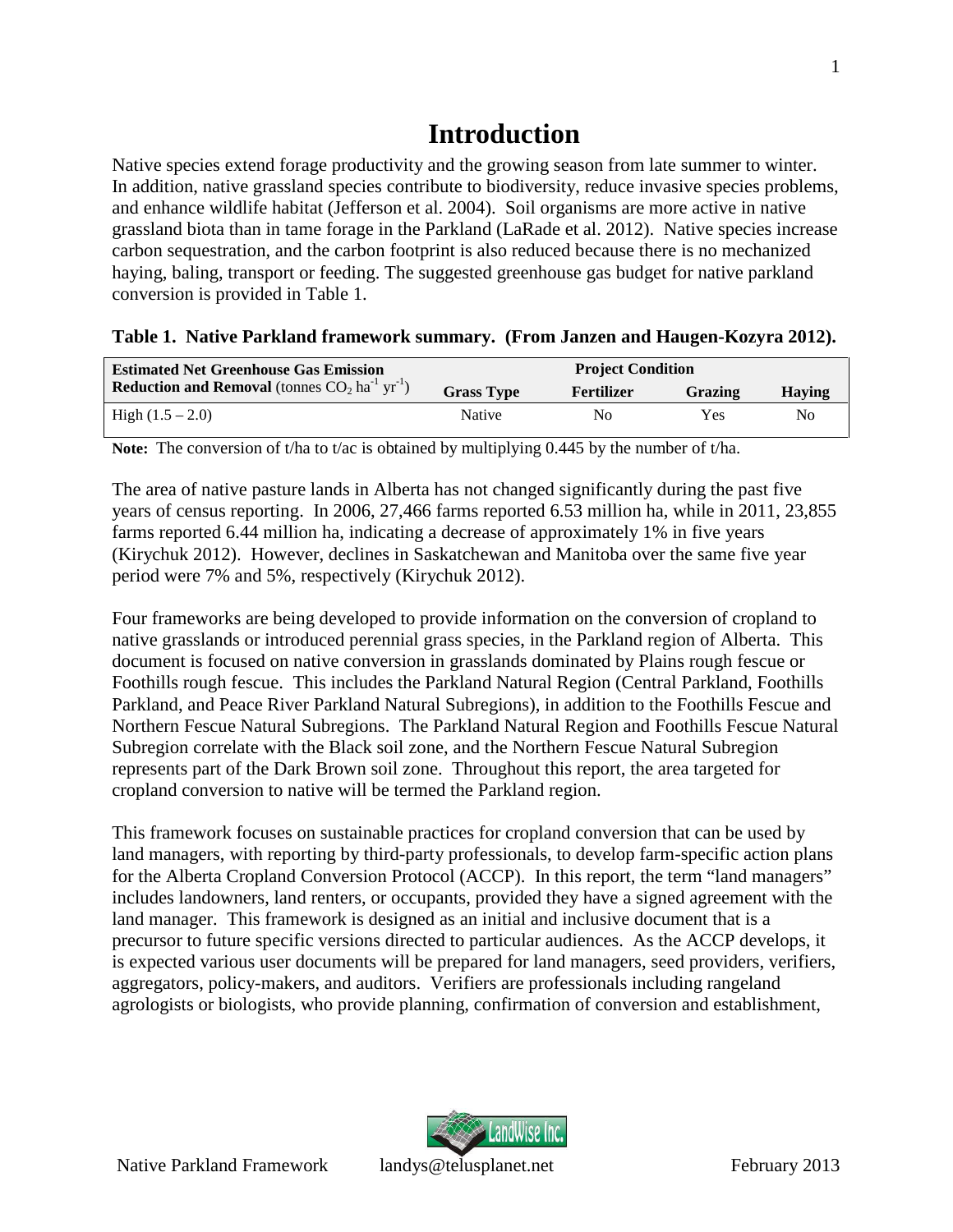and project monitoring. Aggregators take the concept to producers for participation, and potentially include multiple agreements.

The goal for land conversion in the Parkland is forage stands dominated by native grasses that ideally include native legumes. Time must be allowed for a stand to be established and healthy, as indicated by range health assessment. Contracts are recommended to be a minimum of 18 years duration as the establishment and maintenance of native stands is a long-term process.

Native restoration is more challenging in western regions of the Parkland Natural region because the climate is moister, with deep and highly fertile soils that are highly vulnerable to invasive plant species. Native restoration is somewhat less challenging in eastern regions of the Parkland Natural region (E.g., east of Edmonton), where soils are less deep and less fertile, and therefore less vulnerable to invasive species.

Sustainable grazing practices maintain and promote long-term range health. Aspects of grazing that affect range health include intensity, rotational systems, and the timing and duration of grazing and rest periods. Range health assessments provide a valuable indication of grazing management and the potential need for modifications. Fertilizer is not required at any time. Fertilizer is detrimental to native stands as it promotes non-native species. Soil degradation, such as erosion, is possible during the seeding, establishment and management phases; practices must ensure minimal soil disturbance.

Potential participants in the Alberta Cropland Conversion Protocol (ACCP) will be required to sign a contract to receive payments. The following are recommended requirements for each ACCP contract. Each requirement is described in more detail in this report.

- A simple restoration plan.
- Proof of seeding and stand establishment.
- A grazing management plan that meets short- and long-term requirements, which can be adjusted based on periodic range health assessments.
- Short-term verification records, including current and on-going cultivated acres.
- Long-term verification records, including periodic range health assessments.

This framework is divided into three key components: i) land conversion and management practices promoting sustainable establishment of native species; ii) short-term and long-term verification of successful conversion, and iii) potential barriers and opportunities. The framework provides a summary; the references at the end of the document contain more details.

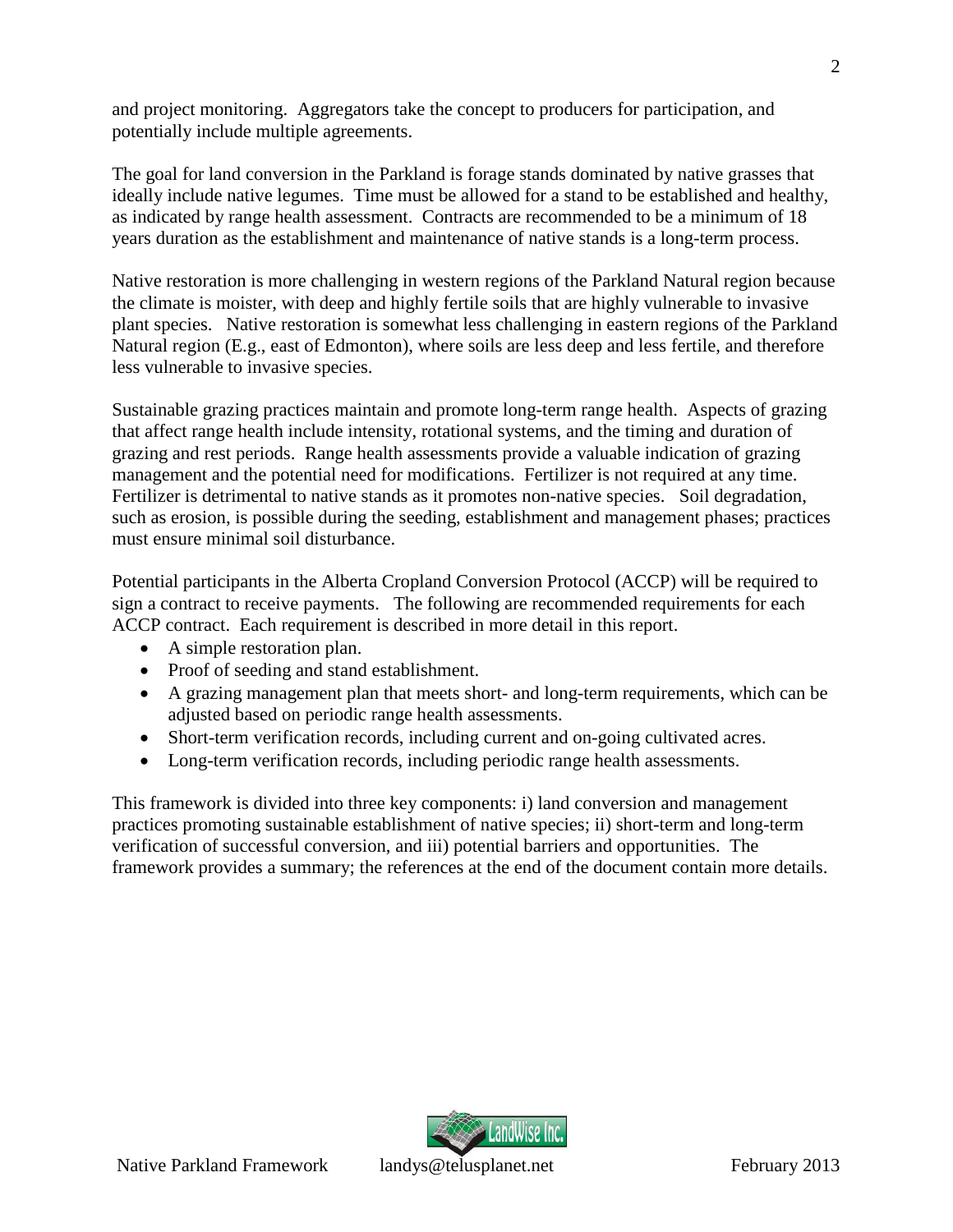LandWise Inc.

# <span id="page-6-0"></span>**Conversion and Management**

This section discusses the "four P's" of native conversion: planning, preparation, planting and patience.

# <span id="page-6-1"></span>**Develop a Restoration Plan**

A simple restoration plan is a required component for participation in the native conversion protocol. Planning is particularly imperative for the Parkland region, because rough fescue grassland is challenging to restore and generational time periods are required for success. Potential items for inclusion in the restoration plan are discussed below.

The restoration plan for conversion of cultivated land to native will include a prioritized list of land use goals (NPWG 2001), such as the detailed list provided by Wruck and Hammermeister (2003, Appendix B). Potential objectives are also identified by Gabruch et al. (no year, pg. 3) and by NDGF and NRCS (2005). Land parcels within the property should be prioritized for conversion to native perennials (Wruck and Hammermeister 2003). The plan should recommend restoration practices that will be best suited for the planned area and will minimize potential offsite effects (Sinton 2004). Wruck and Hammermeister (2003, Appendix C) provide a detailed framework for timeline and budget planning. In addition, a valuable flow chart is provided (Gramineae 2012, Figure 7) for planning purposes related to native conversion of largesized disturbances such as formerly cultivated fields.

Natural resource information is important for successful restoration to native prairie<sup>1</sup>[.](#page-6-3) [Th](#page-6-3)e area planned for restoration should be characterized, including the identification of potential soil types (Wark et al. 2004), range sites, and plant community types (Wruck and Hammermeister 2003; NDGF and NRCS 2005). Range sites in Alberta are correlated to soils information in range plant community guides for each Natural Subregion (Table 2).

<span id="page-6-2"></span>

|         | Table 2. Range plant community guides for Natural Subregions pertinent to the Parkland |  |  |
|---------|----------------------------------------------------------------------------------------|--|--|
| region. |                                                                                        |  |  |

| <b>Natural Subregion</b>  | <b>Reference for Range Plant Communities</b> |
|---------------------------|----------------------------------------------|
| Central Parkland          | Burkinshaw et al. (2009)                     |
| <b>Foothills Parkland</b> | DeMaere et al. (2011)                        |
| Peace River Parkland      | Stone et al. (2007)                          |
| <b>Foothills Fescue</b>   | Adams et al. (2003)                          |
| Northern Fescue           | Kupsch et al. $(2012)$                       |



<span id="page-6-3"></span><sup>&</sup>lt;sup>1</sup> Brad Downey, Alberta Conservation Association (ACA). Personal Communication, June 2012. MULTISAR is Multiple Species at Risk, and reflects its multiple partners: agricultural producers, ACA, Alberta Environment and Sustainable Resource Development, the Prairie Conservation Forum and others. Species at Risk (SAR) is a general term for plants and animals that may be declining or are naturally rare in Alberta.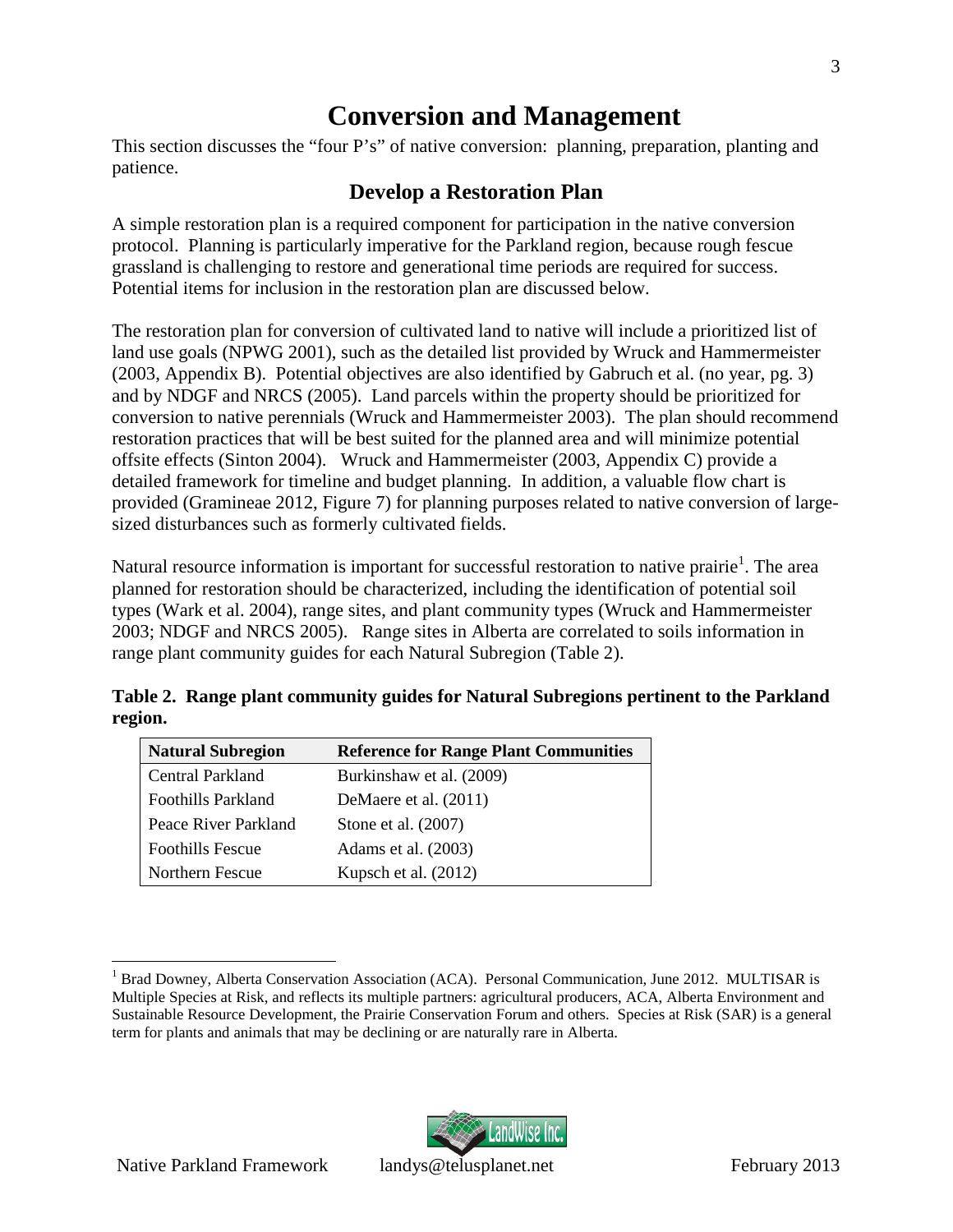# <span id="page-7-0"></span>**Field Preparation**

Preparation for seeding includes weed management and seed bed preparation (NDGF and NRCS 2005; Wruck and Hammermeister 2003).

**Seed Bed.** Best results in the Parkland region are typically obtained by seeding into standing annual crop stubble, so that soil erosion and evaporation are minimized.

Successful establishment of native species is promoted by maximum seed-to-soil contact. Topsoil should be loose and friable at the surface, without large clods or debris, and uniform soil texture. The underlying seed bed must be firm, such as obtained by machine rolling. The seed bed is firm if the impression left by an adult footprint does not exceed approximately 3 cm (Gabruch et al. no year). Harrowing after seeding reduces the presence of soil clods (Wruck and Hammermeister 2003).

Poorer surface soil properties promote the invasion of non-native species (Desserud 2011). Potential conversion fields that suffered from soil erosion followed by cultivation, where underlying soil horizons are admixed with shallow topsoil, require physical improvement prior to seeding. The restoration of native species in the Parkland region may be promoted by management in stages (Eslinger 2009). Physical properties of the topsoil can be improved by first planting short-lived and deep-rooted productive grasses. Once they are established the short-lived grasses can be reduced with herbicide application or grazing, to allow the establishment of later seral native species from a follow-up stage of broadcast seeding (Eslinger (2009).

# <span id="page-7-1"></span>**Pre-Seeding Weed Control**

Pre-seeding weed control is vital for restoration success. Weed seeds can remain dormant for significant time (EC3 no year), so pre-seeding weed control will require at least one and possibly, more growing seasons (Gabruch et al. (no year). Removal of standing crop through silage or greenfeed harvest can be used effectively to remove introduced plants and weeds, and reduce or eliminate weed seeds before native seeding (Iwaasa and Schellenberg 2005).

Before undertaking weed control, weeds need to be identified and their distribution must be characterized. Weeds may be problematic along former structures, including fence lines, corrals, and storage locations. For cases where weed control is required, herbicide companies employ professionals who can offer free advice regarding the most effective weed control plan, including products, timing and techniques.

Chemical and tillage methods can be used, but tillage reduces soil moisture and increases erosion risk as well as spreading certain rhizomatous weeds. Herbicides are usually the most effective solution to deal with weeds for cropland to native conversion, because weeds typically outcompete native seedlings. Herbicide control is extremely important before seeding of native species, but herbicides can also be used occasionally after seeding (Wruck and Hammermeister

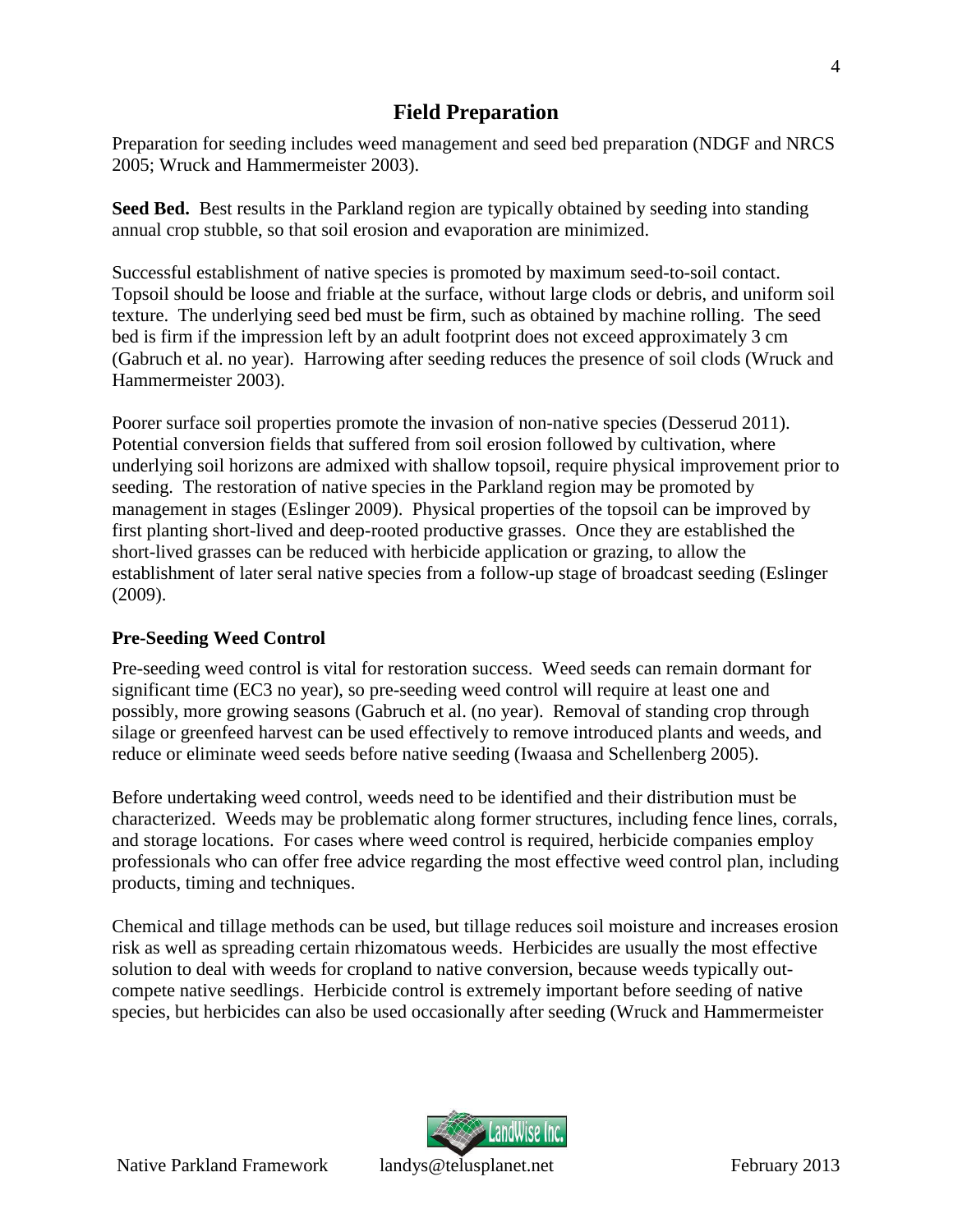2003). Herbicide application can be done by back-pack sprayers, ATV-mounted sprayers, and agricultural field sprayers (Wruck and Hammermeister 2003). Seeding should be within four days of glyphosate use to optimize competition for weeds remaining in the seedbed (Iwaasa and Schellenberg 2005).

## <span id="page-8-0"></span>**Nurse or Cover Crops**

Cover or nurse crops are usually agronomic cereal crops that are planted on a restoration site to protect emerging native seedlings. Cover crops improve the potential for snow-trapping in the winter and they can out-compete weeds, but this often hinders the success of native seedlings. For this reason, the best results in the Parkland region typically do not include the use of a nurse or cover crop. Cover crops are useful during times of drought (Gramineae 2007) or at locations where the potential for soil erosion is high to extreme (Wruck and Hammermeister 2003), such as in areas dominated by coarse textured soils (E.g., Sands range sites).

# <span id="page-8-1"></span>**Native Seed Mixes and Seeding Rates**

Rough fescue is the dominant late seral species in the Parkland region, and long time periods are required for successful establishment of rough fescue. Seed mixes have evolved in recent years with the goal of promoting rough fescue grasslands over the long term.

Until recently, reclamation seed mixes in the Parkland used either non-native grasses, or a combination of introduced grasses and native species that are more adapted to the Dry Prairie region. For example, seed mixes used for reclamation in the Rumsey Block (north of Drumheller) from 1983 to 1991 did not typically use rough fescue. The few seed mixes that included rough fescue used a range of 12 to 70% rough fescue by weight (Eslinger 2009).

A typical 1990's native seed mix recommended for the Parkland region of Alberta and Saskatchewan included western wheatgrass, northern wheatgrass, rough fescue (12.5% by weight), Hooker's oat grass, June grass, slender wheatgrass, western porcupine grass, and legumes including purple prairie clover, tufted or smooth fleabane, and three-flowered avens (Morgan et al. 1995). A higher proportion of rough fescue was present in a seed mix used for the reclamation of northern areas of the Express Pipeline in the Central Parkland and Northern Fescue Natural Subregions of Alberta by the mid 1990s (Table 3). The Special Areas Board (2009) recommends 10% rough fescue composition in their seed mix (Table 3).

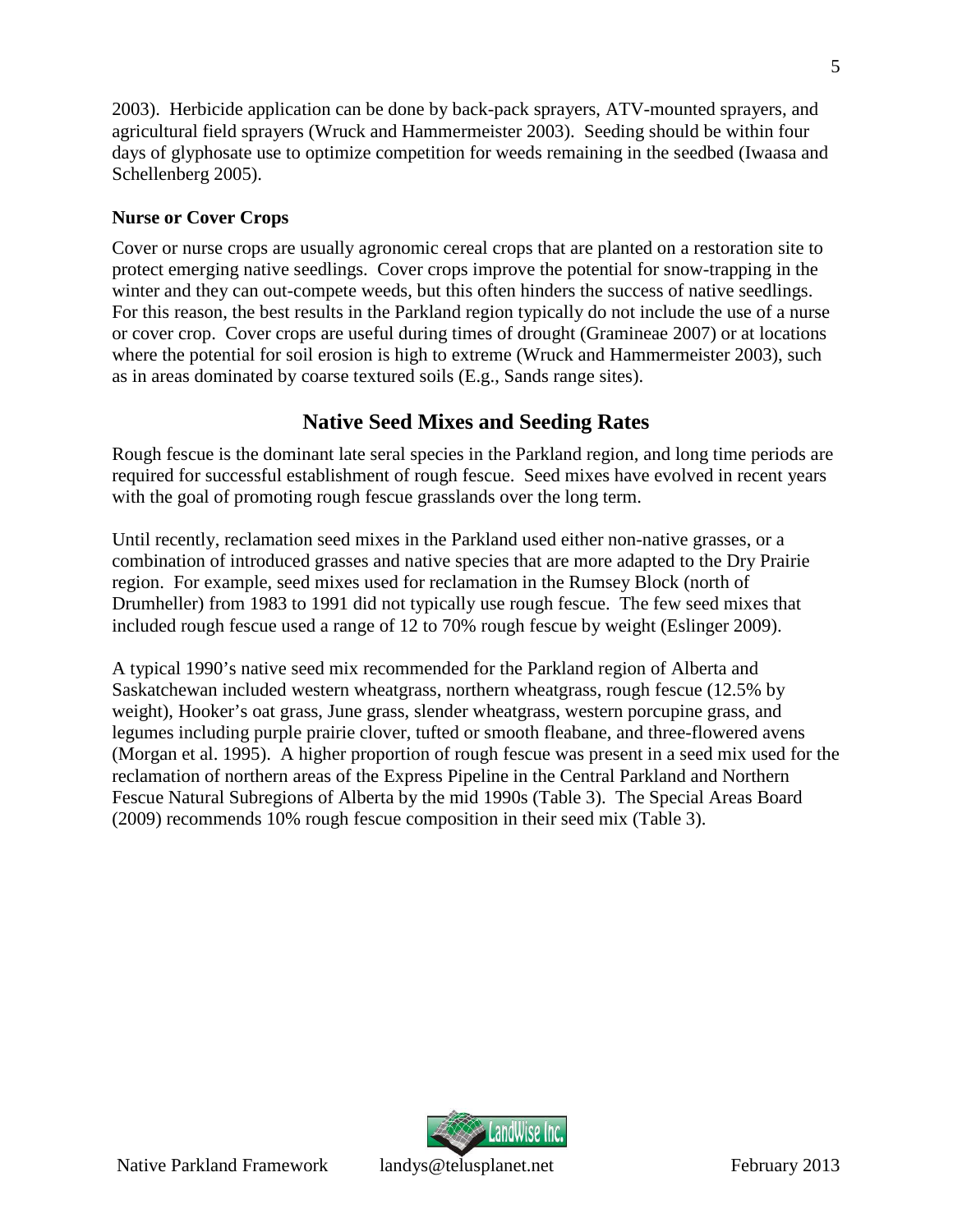| <b>Species</b>          | <b>Kestrel and Gramineae</b><br>(2011) |       |                  | <b>Special Areas Board</b><br>(2009) |
|-------------------------|----------------------------------------|-------|------------------|--------------------------------------|
|                         | % by Weight                            | Kg/ha | $%$ by<br>Weight | Kg/ha                                |
| Plains rough fescue     | 33.7                                   | 5     | 10               | 1.1 to 1.7                           |
| Green needle grass      | 30.5                                   | 4.5   | 20               | 2.2 to 3.4                           |
| Slender wheatgrass      | 11.2                                   | 1.6   | 20               | $2.2$ to $3.4$                       |
| Western wheatgrass      | 6.7                                    | 0.9   | 20               | 2.2 to 3.4                           |
| Streambank wheatgrass   | 6.6                                    | 0.9   | $\Omega$         | 0.0                                  |
| Northern wheatgrass     | 6.1                                    | 0.8   | 25               | 2.8 to 4.2                           |
| June grass              | 5.2                                    | 0.7   |                  | 0.0                                  |
| Western Porcupine grass |                                        |       | 5                | $0.6$ to $0.8$                       |
| Total                   | 100%                                   | 14.4  | 100%             | 11.2 to 16.8                         |

<span id="page-9-0"></span>**Table 3. Examples of native seed mixes for the Parkland.**

Note 1: Sheep fescue has been removed from the Kestrel and Gramineae (2011) reference because it is a non-native grass that does not promote succession.

Note 2: The conversion of kg/ha to lb/ac is obtained by multiplying kg/ha by 0.8921.

In the northern portion of the Special Areas in east-central Alberta, rough fescue has been seeded at low rates such as 10% by weight in the seed mix (E.g., 2.2 kg/ha) with other grasses, including green needle grass, slender wheatgrass, northern wheatgrass and western wheatgrass.

Recent research has focussed on the importance of rough fescue in the Parkland region. Desserud (2011) investigated the seeding of rough fescue in the Parkland Natural Region, and concluded that rough fescue performs best when seeded as the predominant species, with little or no wheatgrass in the mix, and low rates of other native grasses.

A diverse seed mix will increase the potential for successful native establishment, because species vary in their adaptation to environmental conditions. Other benefits of a diverse stand include a longer grazing season and a higher resistance to stress such as drought. Monocultures provide lesser ecosystem benefits. Monocultures that are dominated by short-lived species such as slender wheatgrass will decline in the first five years, with a gradual increase in forbs (Woosaree and James 2004).

Diverse seed mixes also promote successful establishment because species differ in their rates of establishment. Northern wheatgrass establishes early following seeding and provides dense cover in initial years, gradually declining in subsequent years to cover levels typical of adjacent native prairie (Kestrel and Gramineae 2011). Green needle grass is also aggressive in the establishment years and gradually declines with time. In contrast, western porcupine grass is a

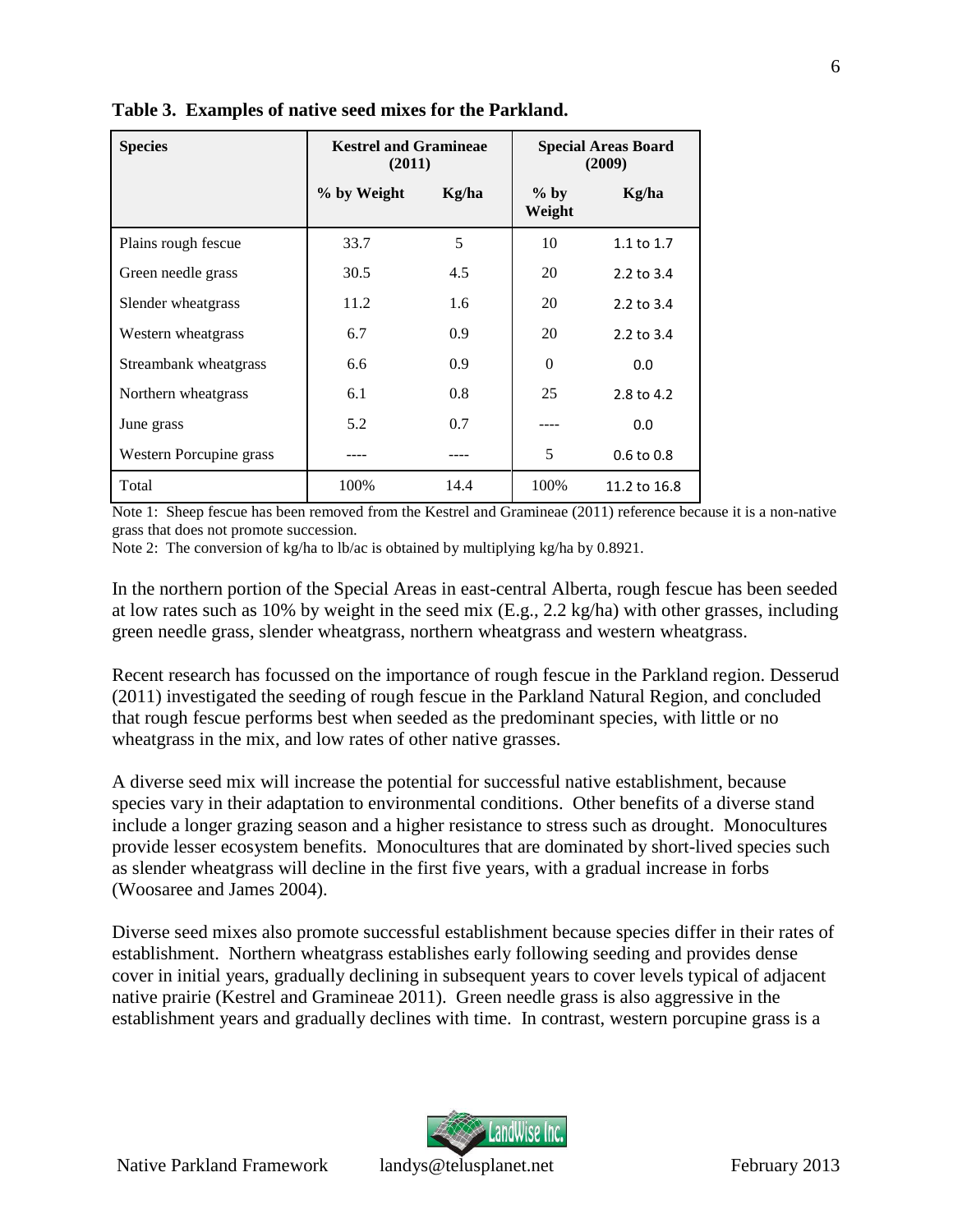late successional species. The seeds of western porcupine grass and green needle grass have hard coats and they may not germinate in the first year unless scarified (Nurnberg 1994). Rough fescue is also a late seral species, providing little cover in early years, and slowly increasing over many years.

The inclusion of legumes and forbs also adds diversity and functionality to Parkland seed mixes. Purple prairie clover is a palatable, drought-resistant, warm-season, nitrogen-fixing legume (Klabi et al. 2010), and it can inhibit the growth of various strains of E coli (Jin et al. 2011; Schellenberg et al. 2012). White praire clover provides high forage quality and is a useful inclusion in a seed mix (Y. Li et al. 2012a; Y. Li et al. 2012b). Forbs such as prairie cone flower can provide more structure and foster native grass recruitment. Forbs such as non-woody sage species (E.g., pasture sage) transfer nutrients from subsoil horizons to the topsoil, resulting in an increase in native shallow-rooted grasses.

Recruitment from surrounding native lands is enhanced if the conversion is located adjacent to native range parcels<sup>2</sup>[.](#page-10-0) Some species can be excluded from Parkland seed mixes because they readily recruit. June grass has a high level of recruitment from adjacent native areas, and does not need to be included in seed mixes. Western wheatgrass can generally be excluded from seed mixes because it can be successfully broadcast in specific locations, such as lowlands, Solonetzic landscapes, or areas that have been prone to spreading foxtail barley<sup>3</sup>[.](#page-10-1) Western porcupine grass is difficult to establish from seed, and it can establish from adjacent native areas as an infill species (Eslinger 2009).

It is recommended for this conversion protocol that the standard mix be composed of at least four native grasses, with at least two long-living species and one native legume. Rough fescue must be included in Parkland seed mixes, with the exception of seed mixes for saline, sandy or subirrigated range sites. Long-lived species suitable for the Parkland include rough fescue, northern wheatgrass, western wheatgrass, western porcupine grass, green needle grass, and Canadian wild rye. Purple prairie clover and white prairie clover are appropriate legumes for Parkland seed mixes. Canadian milk vetch and ground plum could also be included as legumes, although their seed supply is currently limited. Seed mixes could ideally also include forbs such as prairie cone flower or non-woody sage species.

Generic seed mix recommendations can be improved by adjusting the mixes to be more similar to the plant communities in adjacent native parcels, and to be more suitable to the local soil and landscape conditions. Seed mixes ideal for range sites are identified for the Dry Prairie region (Gramineae 2012) but specific recommendations are not currently available for the Parkland. Special Areas Board (2009) identifies specific mixes for various range sites, but these are more applicable to the Dry Prairie region.



<span id="page-10-0"></span><sup>&</sup>lt;sup>2</sup> Lorne Cole, Personal Communication. Land Management Specialist, Land Use Operations, Alberta Environment and Sustainable Resource Development. December 2012.

<span id="page-10-1"></span><sup>&</sup>lt;sup>3</sup> Lorne Cole, Personal Communication. Alberta Environment and Sustainable Resource Development, Land Use. October, 2012.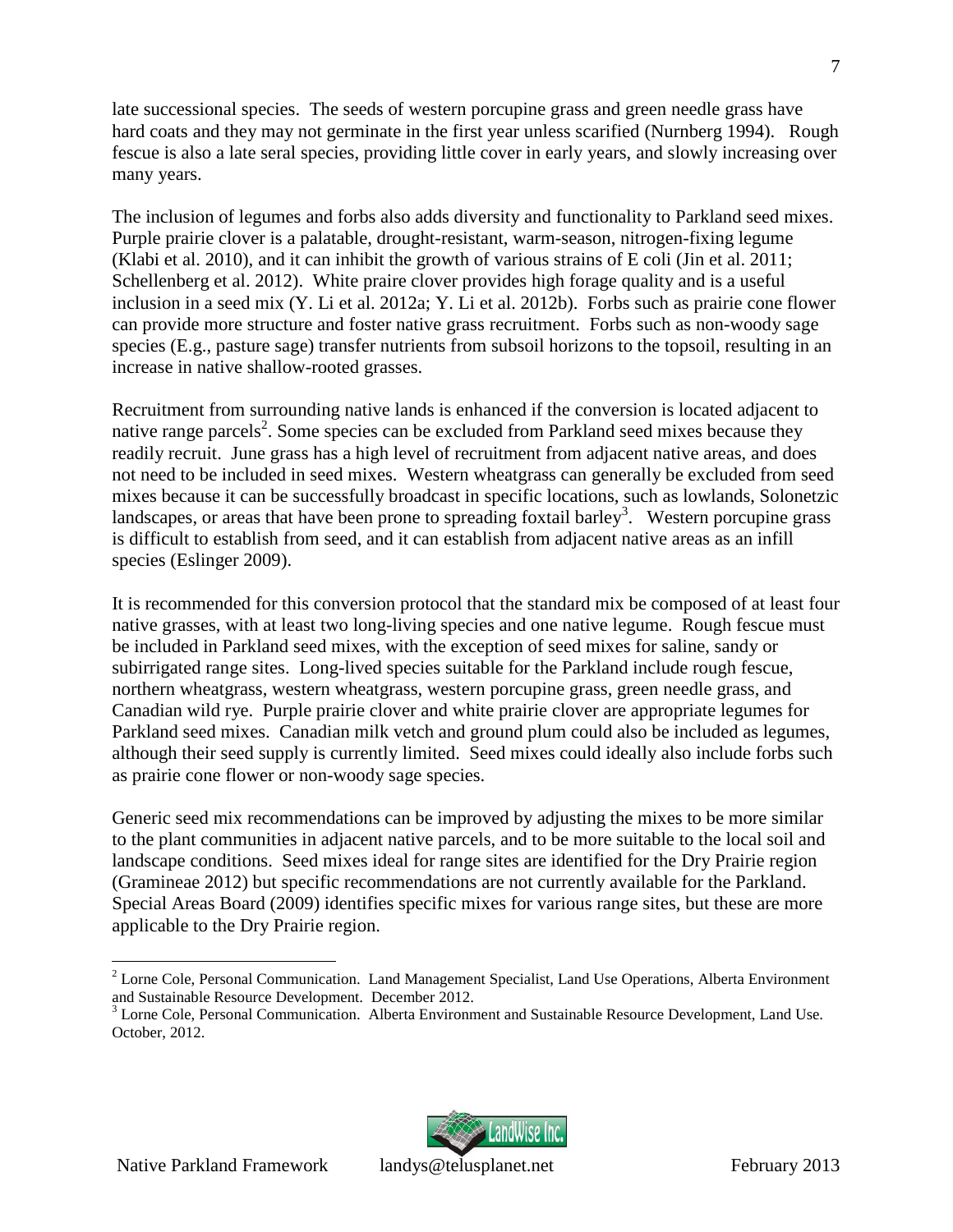Seeding rates have evolved over the past 20 years. Seeding rates in the Rumsey Block in the 1990s were typically at 22 kg/ha, and ranged from 14 to 33 kg/ha (Eslinger 2009). A review of more recent seeding rates in the Parkland and Northern Fescue Natural Subregions reported a range of 10 to 18 kg/ha (Woosaree and James 2004, 2006; Gramineae 2007), similar to the rates reported in Table 3. Desserud et al. (2010) recommended that seeding rates for rough fescue should be lower than 15 kg/ha, and Desserud (2011) found that seeding rates of 4 to 8 kg/ha (240 to 480 seeds per m<sup>2</sup>) were ideal. A reduced seeding rate, such as 4 to 5 lb/ac (4.5 to 5.6 kg/ha), can promote the infill of non-seeded native species from adjacent parcels.

# <span id="page-11-0"></span>**Timing**

Wruck and Hammermeister (2003) discuss seeding considerations for each of the four seasons.

Research by Desserud (2010) in southwestern Alberta indicated that seeding of foothills rough fescue is more successful in the late summer or early fall than in the spring. Seeding in the late fall is not recommended in the Foothills Parkland and Foothills Fescue Natural Subregions, because frequent chinooks and the associated freeze-thaw can dessicate and harm native seedlings.

Late fall seeding is appropriate in east-central Alberta as chinooks are less frequent, and western porcupine grass or needle and thread also prefer fall seeding (Gramineae 2007). Several years of successful late fall seeding of plains rough fescue were obtained in east central Alberta. Seeds were collected in late summer, and seeded in late fall using no-till drills to about 1 cm depth $4$ [.](#page-11-3)

# <span id="page-11-1"></span>**Techniques and Equipment**

It is essential to minimize equipment operations to prevent soil pulverization and reduce the potential for erosion.

# <span id="page-11-2"></span>**Row Seeding**

Row seeding requirements include consistent and accurate seed flow rate, accurate and uniform seed placement, and adequate packing for seed to soil contact (Gabruch et al. no year). Seeding can be done with specialized grass seed drills, air drills, and some conventional drills. Recommended row spacing is approximately 15 cm, but can be as much as 25 cm in drier locations (Gabruch et al. no year; Iwaasa and Schellenberg 2005). Wruck and Hammermeister (2003) recommend seeding in two passes perpendicular or diagonally to reduce row prominence, with each pass seeded at half the required rate.

Depth banding, if possible, is recommended (NDGF and NRCS 2005). Gabruch et al. (no year) recommend seed depths of 0.6 to 1.3 cm in medium and fine-textured soils, and 1.3 to 2 cm in



8

<span id="page-11-3"></span><sup>&</sup>lt;sup>4</sup> Lorne Cole, Personal Communication. Alberta Environment and Sustainable Resource Development, Land Use. October, 2012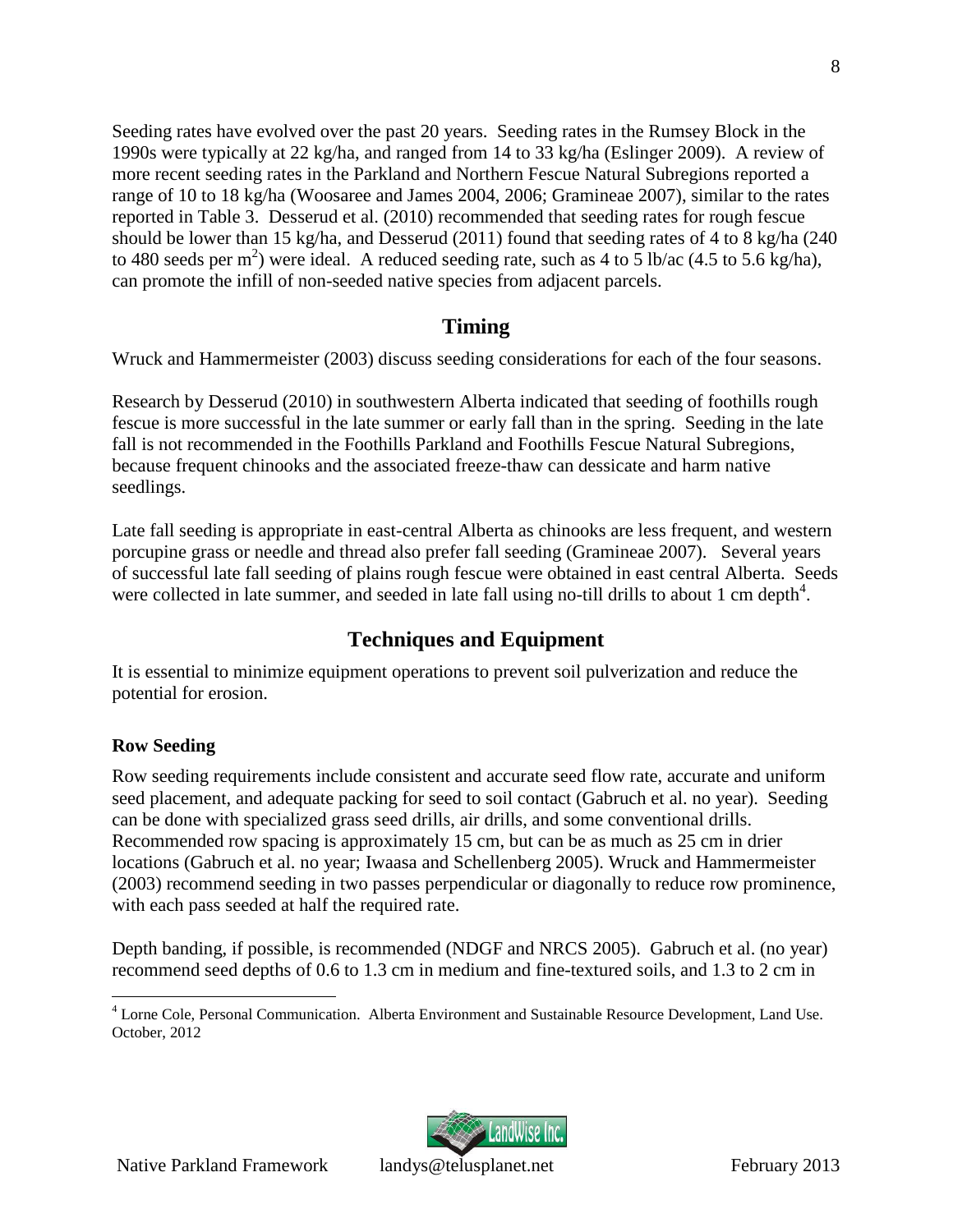sandy soils. As a rule of thumb, about 5 to 10% of seed should be visible on the surface; otherwise the seeding is too deep. Desserud (2011) used a Brillion seeder and packer with double-disc openers oriented perpendicular to the direction used for previous soil amendment with straw. Seeds were placed at a depth of 1.2 to 1.9 cm.

Native seeding is commonly successful with two seed boxes (one for grasses and one for legumes). NDGF and NRCS (2005) recommend equipment with three seed boxes so that species can be separated into i) large smooth seeds, ii) awned seeds, and iii) small smooth seeds, including wildflowers and a carrier product. Optimal seed flow to prevent bridging in tanks can be maintained by using an agitation system (NDGF and NRCS 2005). Gabruch et al. (no year) state that seed flow can be improved by adding a carrier such as cracked wheat, at a ratio of up to eight parts carrier to one part seed.

## <span id="page-12-0"></span>**Broadcast Seeding**

Broadcast seeding is beneficial because once established it provides more cover than row seeding, thus reducing bare soil and providing a closer approximation to natural conditions. However, required seeding rates are about 50% higher than for row seeding. Wruck and Hammermeister (2003) recommend broadcasting at higher rates to account for seed losses to desiccation, insects, birds, rodents and wind. They also note that broadcast seeds should be shallowly harrowed or raked, which can be followed by a packer.

The most common broadcasting equipment is a spin-spreader. In rough terrain, such as moderate to high-relief hummocky landscapes, broadcast equipment such as spreaders or tow-behind broadcasters are recommended (Wruck and Hammermeister 2003).

# <span id="page-12-1"></span>**Amendments**

Native grass seedlings, particularly rough fescue, will respond very poorly to nitrogen fertilizer, so fertilizer must not be used in the Parkland region. Manure is also not an acceptable amendment. Not only does it contain weed seeds, but in addition, the nutrients generally cause a dynamic shift in the dominant plant species, which promotes undesirable species (McKenzie et al. 2003). Properly prepared compost does not contain weed seeds. Compost can potentially be used under specific circumstances, such as application to eroded crests and upper slopes within fields that are planned for conversion to native rangelands (Bremer 2009).

In general, the only recommended amendment for native establishment in the Parkland is native thatch crimped into the seedbed. Desserud (2011) had good results when native hay cut from rough fescue grassland was used as mulch for restoring grassland following disturbances. The mulch was applied at a thickness of 2 to 3 cm, and crimped into the soil with shallow disk harrows. However, success with native crimped hay occurs only in years when viable seed production has occurred[.](#page-12-2) Seed testing of the native thatch component is recommended<sup>5</sup>.



<span id="page-12-2"></span><sup>5</sup> Steven Tannas. Tannas Conservation Services Ltd. Personal Communication, February 2013.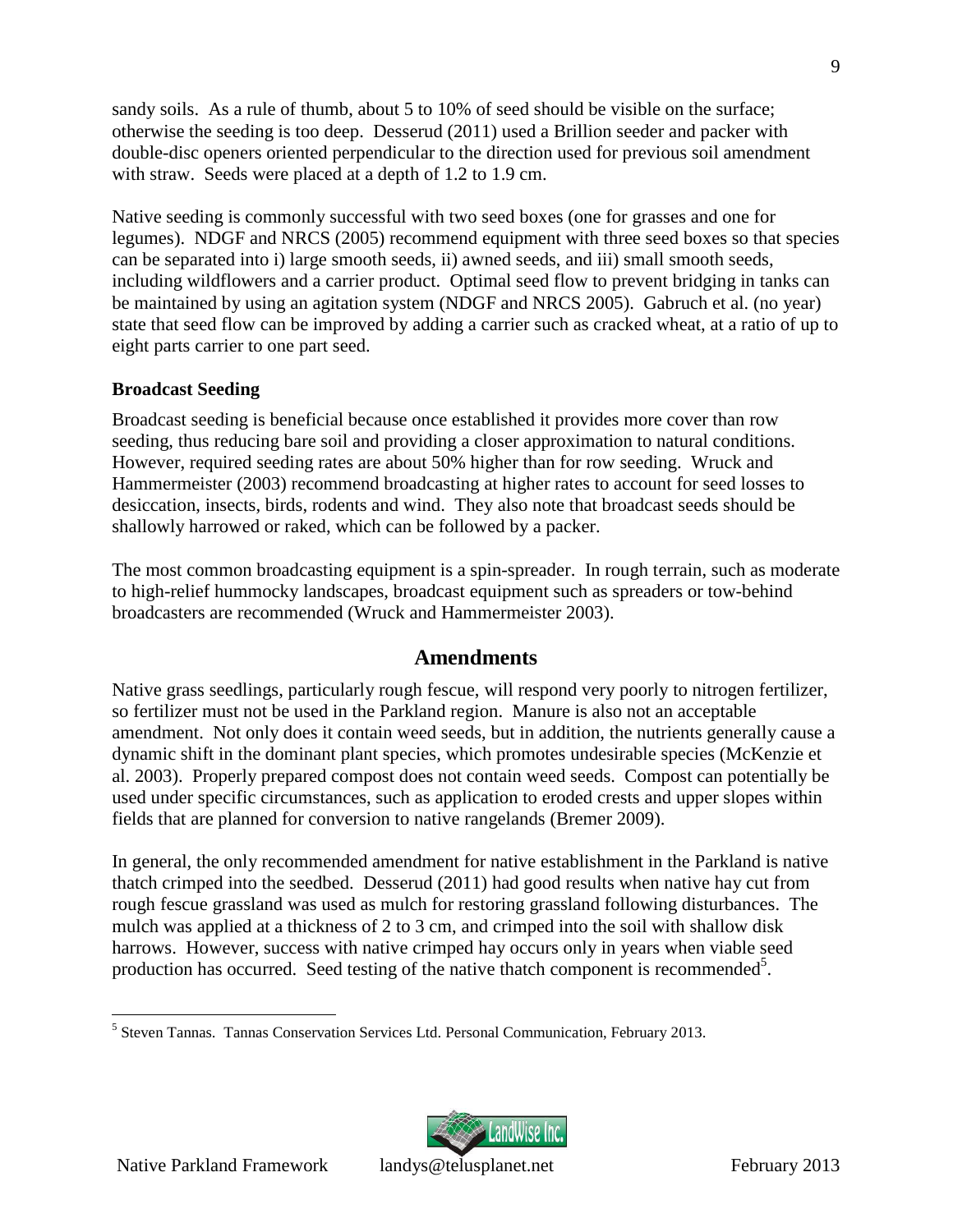Desserud (2011) investigated the use of straw at three sites in the Parkland Natural Region to cause soil nitrogen impoverishment, and thus promote rough fescue establishment. Straw was applied about one week before seeding, and at all three sites it resulted in increased biomass, root biomass, leaf length, and cover. High straw rates  $(1 \text{ kg/m}^2)$  were more beneficial than lower rates  $(0.5 \text{ kg/m}^2)$  or no straw. Straw must be weed free. Straw amendment did not increase the response of the most common invader, Kentucky bluegrass (Poa pratensis).

#### <span id="page-13-0"></span>**Special Considerations for Saline Conditions**

Establishment of native vegetation in saline areas will lower the water table and increase the potential for successful restoration. Saline areas can be seeded with salt tolerant native species such as wheatgrass. Special Areas Board (2009) recommends the following mix for saline soils in both the Parkland and Dry Prairie regions: an even mix of four native species (western wheatgrass, slender wheatgrass, alkali grass and tufted hair grass) at a seeding rate of 11 to 17 kg/ha. A seed mix that is suitable for the dominant range site can then be seeded in non-saline areas of the field. Sprigging can also be used to establish native plants in areas with localized or extensive salinity (Sheley et al. 2011). Sprigging involves planting rhizomes at a depth of 7 to 10 cm. Rhizomes are more salt tolerant than seeds, and are placed below the highest salt concentration in the soil profile. The method requires a rhizome source location and specialized equipment.

# <span id="page-13-1"></span>**Post-Seeding Management**

## <span id="page-13-2"></span>**Weed Control**

Herbicides must be used carefully after seeding to prevent adverse effects on desirable species Gramineae (2007). Glyphosate application in early spring after seeding of native species will reduce weeds and cool-season grass invaders, including smooth brome and Kentucky bluegrass. However, the cool-season native component may be compromised (NDGF and NRCS 2005. Preseeding weed control used by Desserud (2011) included mowing and 2,4-D application for the control of pioneer weeds. Weed control professionals can assist with recommendations on the most effective weed control plan.

Hand-held or mechanical wick applicators can be used for selective weed control, and high mowing can be used to control taller weeds. Mowing also curtails weed seeds (Gabruch et al. no year), but careful timing is critical as some weed species can become major problems if mowed at or near maturity (Sheley et al 2011).

## <span id="page-13-3"></span>**Fire Management**

Excessive biomass can sometimes accumulate a few years after native seeding, and this can hinder more sensitive native species, resulting in less complete plant community restoration. Litter quantity could be measured to provide an indication of the need for biomass reduction. For example, a litter quantity that is two times higher than average for that particular ecological

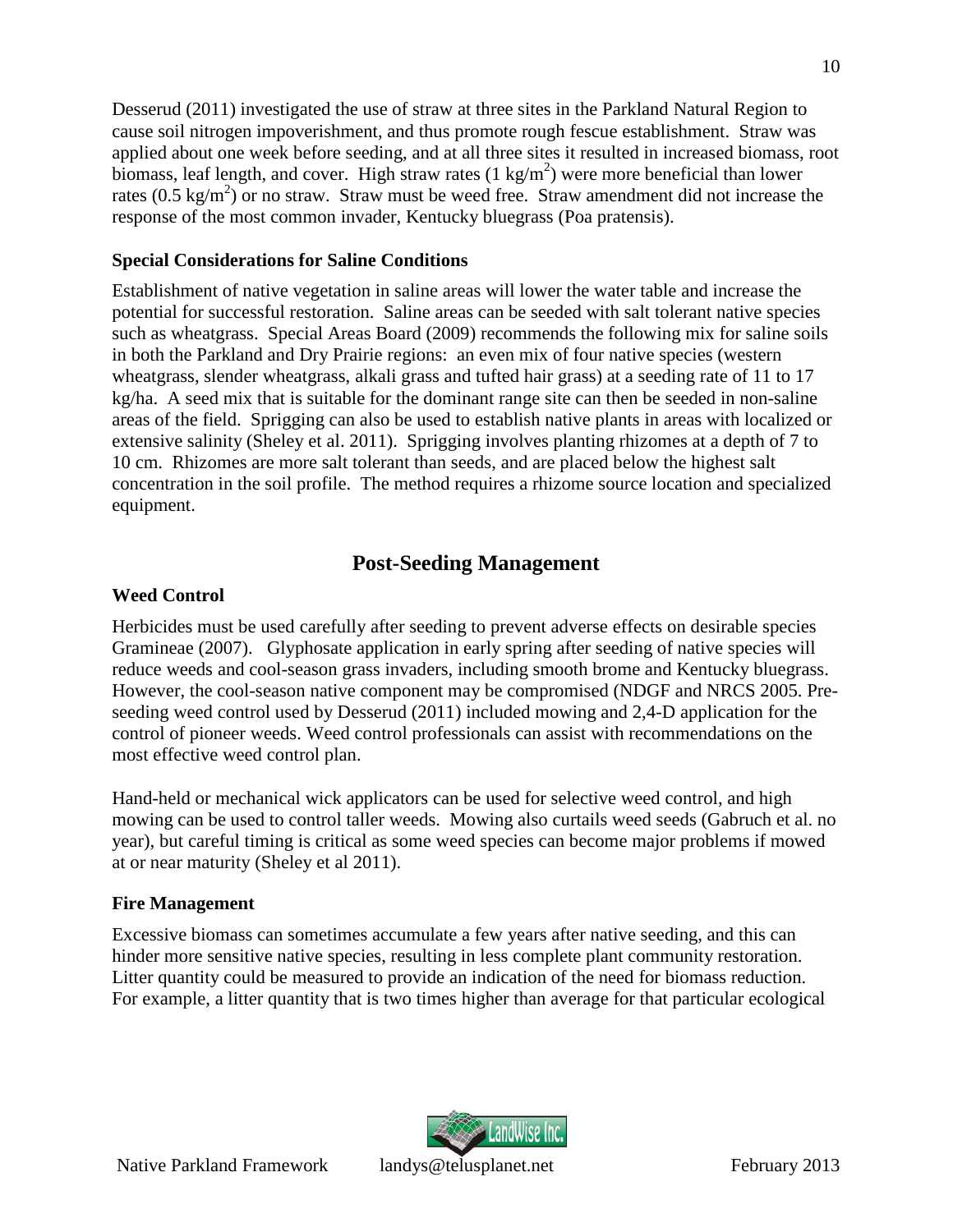range site may indicate the need for litter reduction<sup>6</sup>[.](#page-14-2) Average litter values for selected ecological range sites in various Natural Subregions are provided by Alberta Environment (2010).

Haying, grazing, or burning can be used to remove excessive biomass and reduce weed species. Burning is not socially acceptable in most Dry Prairie areas, due to safety concerns. NDGF and NRCS (2005) discuss careful burning with a well-documented safety plan, and adequate equipment and resources. If burning is conducted, it may need to be followed by weed-wicking in a later season (Wruck and Hammermeister 2003). A burn in mid spring two or three years after native seeding can enhance native plantings, especially those with warm-season grasses (Gabruch et al. no year).

Fire is a valuable tool for the control of invasive species in rough fescue grasslands in northern Parkland areas. Prince Albert National Park has reintroduced a fire regime with three to five controlled burns in a fifteen-year period, burning approximately 1,350 ha of land per year, in order to control invasive plants such as smooth brome, Canada thistle, and aspen (Weir 2011).

## <span id="page-14-0"></span>**Grasshopper Control**

Grasshoppers can quickly destroy emerged native seedlings, and control may be required if they reach infestation levels. Grasshopper control using insecticides may be required when grasshoppers reach densities of 8 to 14 per  $m^2$ , and control is important at higher densities (Gabruch et al. no year). Grasshoppers may be deterred from invading newly seeded fields by planting a non-preferred crop (E.g., oats) in strips of 30 m wide around the field perimeter; in contrast, rye should be avoided (Wark et al. 2004). Agriculture and Agri-Food Canada is researching grasshopper control, including grasshopper preference for different types of forage species, and the development of biological methods to control grasshoppers.

# <span id="page-14-1"></span>**Verification**

Verification is an essential component of the potential land conversion protocol, and includes short-term and long-term indicators. Short-term verification focuses on stand establishment and success, and is conducted in the seeding year and up to two to three years following seeding. For example, Desserud (2011) found that seeded rough fescue requires two to three years to become established in the Central Parkland Natural Region. Long-term verification focuses on sustainable management practices indicative of range health, and is conducted periodically following successful establishment. Verification of stand establishment, sustainable management, and range health will be conducted by qualified professionals including agrologists or biologists.



11

<span id="page-14-2"></span><sup>6</sup> Barry Adams. Alberta Environment and Sustainable Resource Development. Personal Communication, February 2013.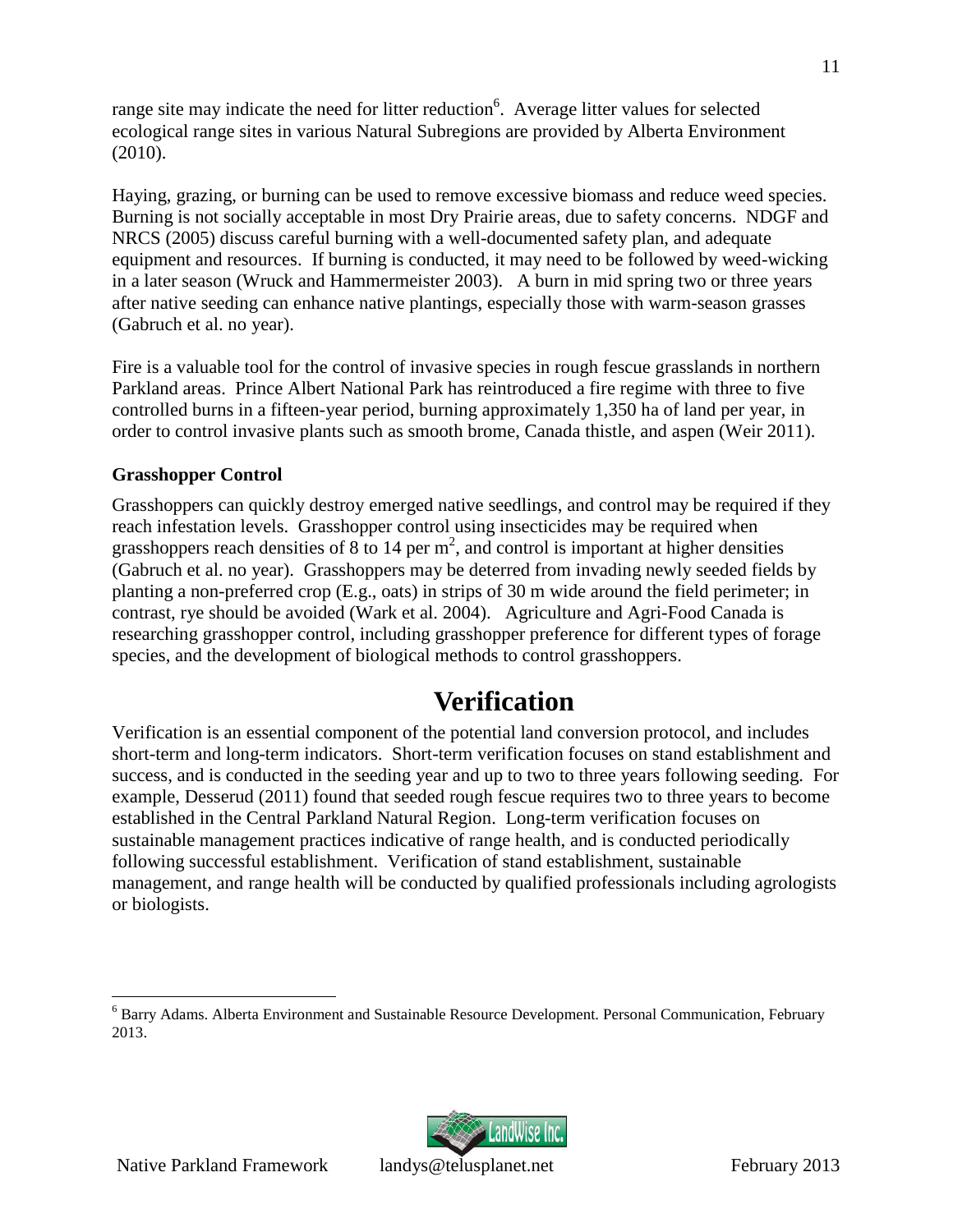# <span id="page-15-0"></span>**Short Term Verification (Establishment)**

Third-party evaluators will assess the success of seeding and stand establishment using shortterm indicators, including verification of the seed mix used, an introductory grazing management plan, and periodic assessments of stand establishment. Short-term verification must account for variations in the time required for stand establishment, and patience is critical. Establishment of native plantings require longer time-frames than do tame plantings.

## <span id="page-15-1"></span>**Seeding and Stand Establishment**

Seeding success will be promoted by high seed purity that originates from the general area where it will be used. The use of good-quality seed will facilitate success. Seed mixes must be of high purity with negligible contamination, so that non-native plants such as sheep fescue do not outcompete rough fescue (Desserud et al. 2010; Desserud 2011). Gramineae (2012) provide guidelines on procuring native seed and wild-harvested native plant materials (pp. 52-54), and information on calculating seeding rates and the interpretation of seed analysis reports (Appendix D).

Items that prove seeding was conducted include receipts indicating seed purchase, seed tag labels showing quality and quantity at levels adequate for the indicated area, photographs, and thirdparty confirmation. Seed certificates should indicate percent ratings for Pure Live Seed, inert component, germination, dormant seed, other crop seed, hard seed, and types and amounts of weed seeds (Wark et al 2004; NRCS 2009a; NRCS 2009b). Copies will be sent to verifiers prior to seeding to confirm that the mix and quality is appropriate.

Verification requirements used in the Conservation Cropping Protocol (Climate Change Secretariat 2012) can be modified slightly for the Native Conversion Protocol. Short-term verification records required for this project include: 1) land title certificate for legal locations being claimed, 2) an agreement between the aggregator and the farm operator, 3) GPS track file for seeding operations, or measurement of the field size, 4) detailed records of the native seeding, including the seed labels and supporting records, 5) evidence of re-seeding events if applicable, and 6) records of current and on-going cultivated acres.

The program will not allow the breaking of other native holdings while being eligible for cropland conversion to natives on other owned lands. Seeded acres of native prairie must not be countered with conversion of existing owned or rented native range to cultivated land. An increase in cultivated annual acres is allowed only if the participant purchases or rents additional cultivated land. Verification tools are required to ensure that participants do not convert native to cultivated, such as an on-going record of cultivated acres, crop insurance records, and/or remote sensing imagery. Remote sensing imagery can also be used to assess stand establishment.

Hecker and Neufeld (2006) identify several parameters that can be used to indicate the success of prairie restoration. Five indicators that are deemed to be most useful as indicators of short-term



12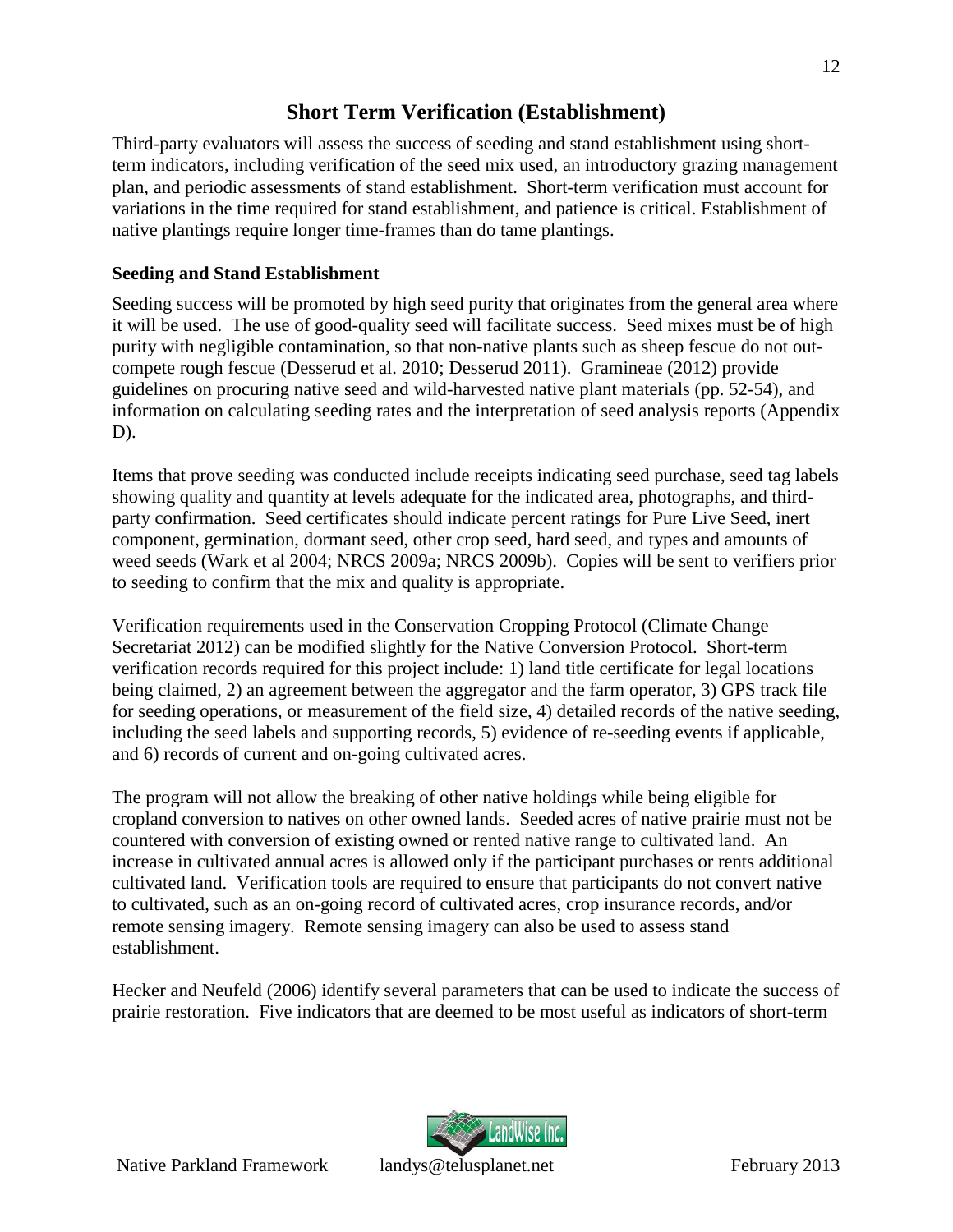establishment to this project are listed in Table 4, based on selected items modified from Hecker and Neufeld 2006). The indicators will be assessed at representative field locations using counts or measurements within a 50 x 50 cm frame. For fields with multiple management units (different range sites or topography) each of the management units will be assessed separately.

| <b>Indicator</b>                     | <b>Typical Assessment Method at</b><br><b>Representative Field Locations</b>                                                                                                                                                                                                   | <b>Assessment Guidelines</b>                                                                                                                                                                                                                                                                                                                                                                                                                                                                    |
|--------------------------------------|--------------------------------------------------------------------------------------------------------------------------------------------------------------------------------------------------------------------------------------------------------------------------------|-------------------------------------------------------------------------------------------------------------------------------------------------------------------------------------------------------------------------------------------------------------------------------------------------------------------------------------------------------------------------------------------------------------------------------------------------------------------------------------------------|
| <b>Bare Ground</b>                   | At representative field locations,<br>and compared to nearby native<br>controls.                                                                                                                                                                                               | Guidelines are provided in Adams et al. (2009, pp 42-<br>44). Bare ground will be high at establishment, but<br>decreases significantly as the native plants in-fill.                                                                                                                                                                                                                                                                                                                           |
| <b>Soil erosion</b>                  | Representative of a field<br>management unit, and compared to<br>nearby native controls.                                                                                                                                                                                       | Guidelines are provided in Adams et al. (2009, pp 39-<br>41). Useful to combine with weather and site history<br>since seeding.                                                                                                                                                                                                                                                                                                                                                                 |
| <b>Plant count</b>                   | Each individual plant is counted.                                                                                                                                                                                                                                              | A plant count of at least 9 plants per $\frac{1}{4}$ m <sup>2</sup> indicates<br>success <sup>7</sup> . A lower count requires patience and<br>monitoring, and re-seeding will be required if counts<br>remain low for the first few years following seeding.                                                                                                                                                                                                                                   |
| <b>Plant community</b><br>similarity | Calculated as the number of<br>established species in the<br>restoration divided by number of<br>species seeded, multiplied by 100.                                                                                                                                            | It is expected that most seeded species will be evident<br>a few years after seeding, even if only in low<br>numbers. It is recommended that a score of $\geq 50\%$<br>represents establishment success, as in the 2010<br>Native Grasslands Criteria of Alberta Environment<br>(2010).                                                                                                                                                                                                         |
| Weed types and<br>density            | Rate the density distribution of<br>weeds of each type (problem,<br>noxious, and prohibited noxious).<br>Weed designations are explained in<br>the Weed Control Act (Province of<br>Alberta 2010). Density class<br>information is provided in Fig. 17<br>(Adams et al. 2009). | The number of allowed weeds is specific for each<br>weed type. There is zero tolerance for prohibited<br>noxious weeds. Noxious weeds must not be present at<br>a class higher than in adjacent control areas, and<br>require control. For problem weeds, any total weed<br>count less than 3 per $\frac{1}{4}$ m <sup>2</sup> is generally acceptable and<br>more than 14 per $\frac{1}{4}$ m <sup>2</sup> requires control. Municipal<br>weed designations over-ride provincial designations. |

<span id="page-16-0"></span>**Table 4. Five recommended indicators of the success of short-term establishment.**

Rough fescue often requires many years to obtain a significant number of plants per square meter. Therefore the plant community similarity indicator in Table 4 must not be contingent on the short-term establishment of rough fescue in the Parkland Region.

Soil erosion is an example of a parameter that is recommended to be reported on a management unit basis within fields. Third party professionals may not have all the skills required for field assessment, and therefore, training will be required to ensure a consistent approach among assessors. Experience indicates that the potential pool of professionals requires training in areas that include the choice of representative sampling locations and the use of density distribution charts.



<span id="page-16-1"></span><sup>7</sup> Agriculture and Agri-Food Canada in Swift Current, SK, also uses this indicator. Alan Iwaasa, Personal Communication, November 2012.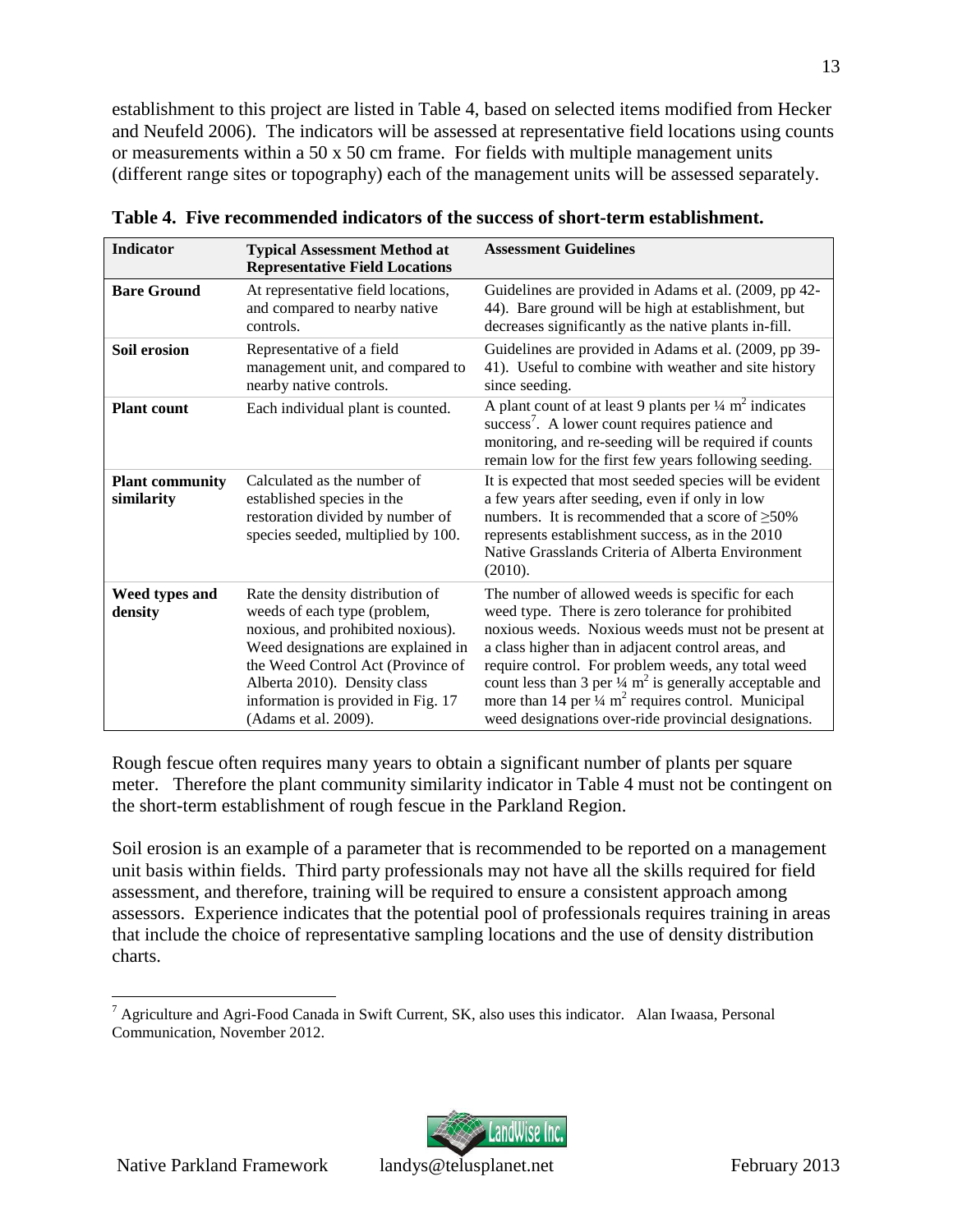The root system of the seeded stand can also be assessed. The presence of secondary and tertiary tillers (root systems) is an indicator of successful establishment because they are crucial for survival.

## <span id="page-17-0"></span>**Grazing Management Plan**

A grazing management plan is required for the duration of each ACCP agreement. Grazing must not occur in the establishment year, and in the year following establishment, grazing must be at sustainable levels. The goal of Alberta's Grazing Lease Stewardship Code of Practice is careful stewardship that maintains healthy functional rangeland ecosystems on public lands for present and future generations. The key management variables that leaseholders must apply to achieve range health goals are stocking rate, stocking density, timing and frequency and duration of grazing (ASRD 2007). Light to moderate grazing, adequate animal distribution, and the use of an effective grazing management system contribute to high forage productivity, high habitat values, and sustainable health for the ecosystems and the forage resource (Bailey et al. 2010). This reference also provides a useful discussion on grazing management, including effective management during drought.

M[u](#page-17-1)ltiSAR and the Alberta Conservation Association<sup>8</sup> use the principles noted in the ASRD (2007) Grazing Code of Practice, in addition to the following guidelines regarding sustainable grazing management. After establishment of native conversion, grazing is allowed at up to 75% of animal unit months (AUM) for the identified plant community published in the relevant range plant community guide (Adams et al. 2003; Stone et al. 2007; Burkinshaw et al. 2009; DeMaere et al. 2011; and Kupsch et al. 2012). The allowable grazing rate is increased to 100% of AUM as the plant community matures.

Grazing management plans for native grasslands with rough fescue must be consistent with research findings. Moisey et al. (2005) found that the practice of spring skim grazing was harmful to the conservation of rough fescue grassland. Late summer and fall grazing can increase tufted grasses including plains rough fescue, foothills rough fescue and western porcupine grass, because these grasses complete their annual cycle before grazing, and annual hoof activity improves the seed to soil contact for germination in subsequent years (Eslinger 2009).



<span id="page-17-1"></span><sup>&</sup>lt;sup>8</sup> Brad Downey, Alberta Conservation Association (ACA). Personal Communication, November 2012.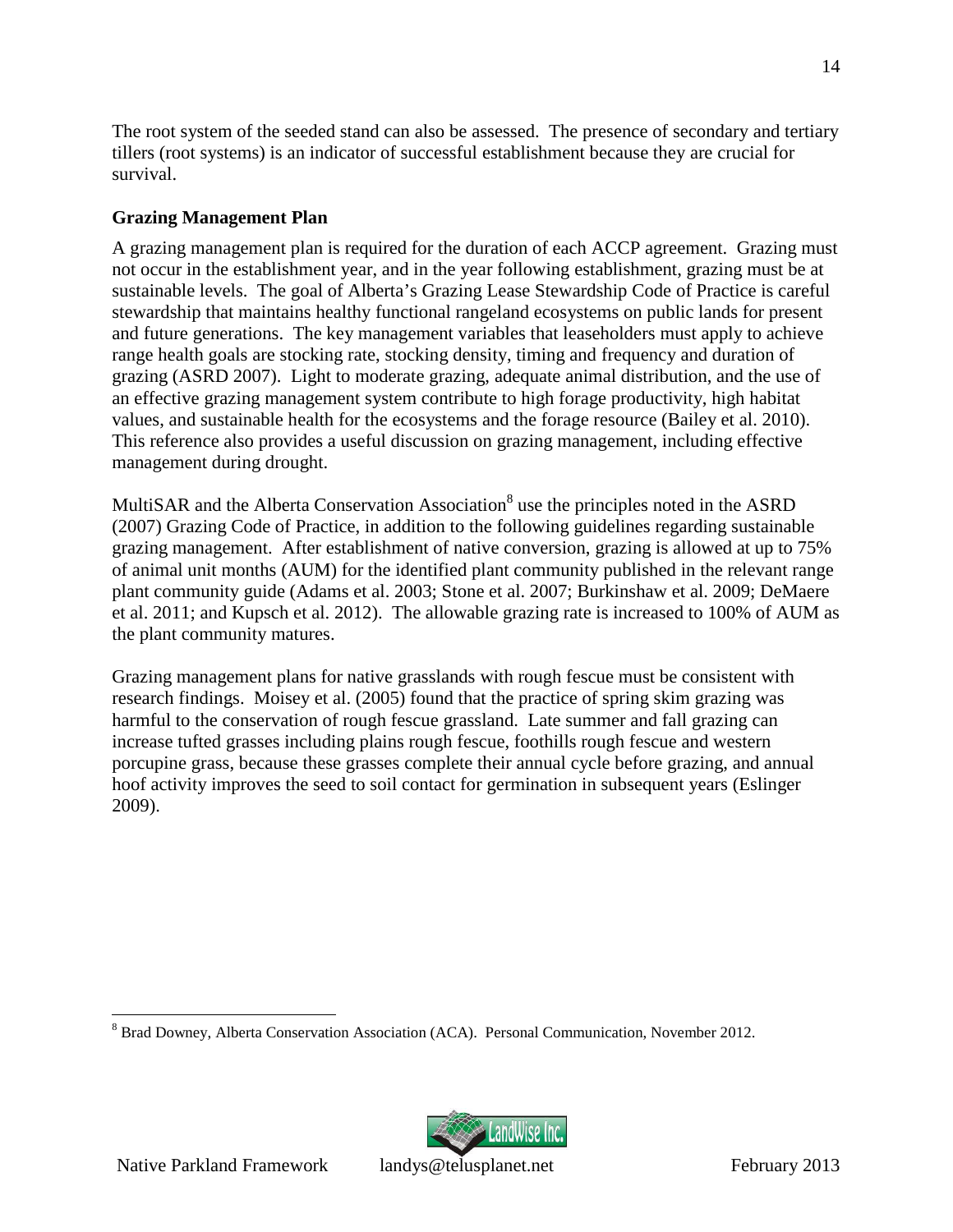# <span id="page-18-0"></span>**Long-Term Verification (Health)**

Third-party evaluation will assess the maintenance or improvement of range health. C. Li et al. (2012) state that soil organic carbon, nitrogen stocks and available nutrients were not reduced by intensive grazing, provided range health is maintained by management practices including limiting erosion and maintaining diversity. Grazing should be in the dormant season, followed by adequate rest. The long-term grazing management plan required for this project will include timing and type of grazing (E.g., rotational or deferred grazing), and must show sustainable practices. Plan factors such as livestock numbers, grazing season and grazing duration can be adjusted based on periodic range health assessments. A documented grazing plan may be provided to the third-party evaluator, or it may be developed and reviewed by the third-party evaluator with the land owner/manager (NDGF and NRCS 2005; Gabruch et al. no year).

The goal of native prairie conversion is to increase the viability of grassland-dependent species, and to move to a plant community that is similar to the surrounding area (Helzer 2011). The long-term success of native restoration can be efficiently evaluated using range health indicators. Range health indicators are used to ensure that grazing practices are not degrading the long-term potential or carrying capacity of the pasture (Moen 1998). Range health assessments are used to make a rapid determination of the ecological status of rangeland (RRMP 2004).

Long-term verification relies on indicators of restoration success and biodiversity. Indicators of rangeland health and the seral stage of plant communities are compared to similar range sites in the surrounding area or in published data. Range health is assessed in different ways by different organizations. Indicators used in range health assessment for areas applicable to the Parkland are shown in Table 5. The indicators used by Adams et al. (2009) (Table 5) are the components recommended for use by third-party professionals for long-term verification of range health within the ACCP. These indicators are listed in the right-hand column of Table 5, with reasons for excluding indicators used by other jurisdictions. The native grassland range health assessment score sheet (Adams et al. 2009, Appendix 1) is to be used in the ACCP by third-party professionals to assess all indicators at a similar time; a score is determined by following the detailed instructions in Adams et al. (2009). Professionals require training and practice to become familiar and experienced with range health assessment. They will then be able to perform more rapid visual assessments that fulfill assessment requirements.

Range Plant Community Guides classify rangeland as non-native when there is 30% or less native species (Stone et al. 2007; Burkinshaw et al. 2009; and DeMaere et al. 2011). If verifiers determine that native seeded parcels or portions within fields have regressed to non-native conditions (>70% non-native), these areas will no longer be eligible as native range. They may qualify for offset credits as tame pasture. Desserud (2011) provides information on state and transition models pertinent to the Northern Fescue and Central Parkland Natural Subregions. This information will be valuable for professionals providing verification under the potential ACCP program.

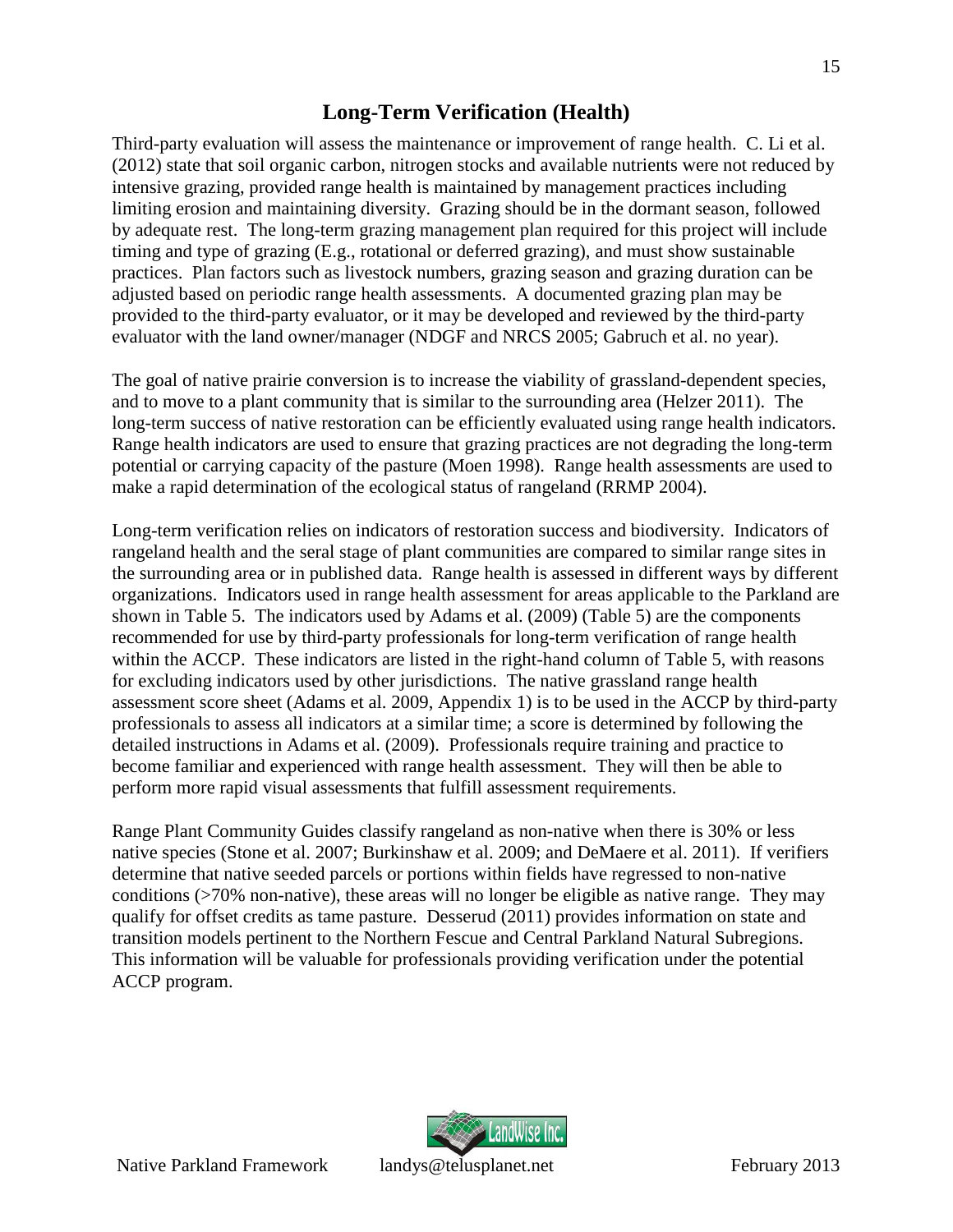| <b>Indicator</b>                                  | <b>SK</b>                                        | <b>SK</b>                          | AB                               | AB                               | <b>BC</b>                          | <b>U.S.A.</b>                                                   | <b>Recommendations</b>                               |
|---------------------------------------------------|--------------------------------------------------|------------------------------------|----------------------------------|----------------------------------|------------------------------------|-----------------------------------------------------------------|------------------------------------------------------|
|                                                   | <b>Hecker</b><br>and<br><b>Neufeld</b><br>(2006) | <b>SK</b><br><b>PCAP</b><br>(2008) | <b>Adams</b><br>et al.<br>(2009) | <b>Alberta</b><br>Env.<br>(2010) | <b>BC</b><br><b>MAFF</b><br>(2005) | Pellant et al<br>(2005);<br>Herrick et<br>al. (2009a;<br>2009b) | for Long-Term<br><b>Verification</b><br>(This Paper) |
| Similarity to Reference<br><b>Plant Community</b> | $\sqrt{ }$                                       | $\sqrt{ }$                         | $\sqrt{2}$                       | $\sqrt{}$                        |                                    |                                                                 | $\sqrt{ }$                                           |
| <b>Structural Layers</b>                          | $\sqrt{ }$                                       | $\sqrt{}$                          | $\sqrt{ }$                       | $\sqrt{2}$                       |                                    | $\sqrt{ }$                                                      | $\sqrt{}$                                            |
| Invasive/noxious<br>species present               | $\sqrt{}$                                        | $\sqrt{}$                          | $\sqrt{}$                        | $\sqrt{}$                        |                                    | $\sqrt{}$                                                       | $\sqrt{}$                                            |
| Invasive/noxious<br>species cover                 | $\sqrt{ }$                                       | $\sqrt{}$                          | $\sqrt{}$                        | $\sqrt{2}$                       |                                    | $\sqrt{ }$                                                      | $\sqrt{ }$                                           |
| Invasive/noxious<br>species distribution          |                                                  | $\sqrt{2}$                         | $\sqrt{2}$                       | $\sqrt{}$                        |                                    | $\sqrt{ }$                                                      | $\sqrt{ }$                                           |
| Soil erosion                                      | $\sqrt{ }$                                       | $\sqrt{}$                          | $\sqrt{ }$                       | $\sqrt{}$                        | $\sqrt{ }$                         | $\sqrt{ }$                                                      |                                                      |
| Soil movement or loss                             |                                                  |                                    |                                  | $\sqrt{}$                        | $\sqrt{}$                          |                                                                 | Included in erosion                                  |
| Bare soil/ground                                  | $\sqrt{ }$                                       | $\sqrt{}$                          | $\sqrt{}$                        |                                  |                                    | $\sqrt{ }$                                                      | $\sqrt{}$                                            |
| Soil compaction                                   |                                                  |                                    |                                  | $\sqrt{}$                        | $\sqrt{}$                          | $\sqrt{}$                                                       | Not relevant                                         |
| Litter (for hydrologic<br>function; protect soil) | $\sqrt{ }$                                       | $\sqrt{}$                          | $\sqrt{}$                        | $\sqrt{}$                        | $\sqrt{ }$                         | $\sqrt{}$                                                       | $\sqrt{}$                                            |
| Desirable species >50%<br>of total                |                                                  |                                    |                                  | $\sqrt{}$                        | $\sqrt{2}$                         |                                                                 | Included with Ref.<br>Plant Comm.                    |
| Representive age and<br>size of desirable species |                                                  |                                    |                                  |                                  | $\sqrt{2}$                         |                                                                 | Included with<br><b>Structural Layers</b>            |
| Desirable species<br>indicate vigour              |                                                  |                                    |                                  |                                  | $\sqrt{ }$                         |                                                                 | Difficult to assess<br>for graminoids                |
| Plants per $\frac{1}{4}$ m <sup>2</sup>           | $\sqrt{}$                                        |                                    |                                  |                                  |                                    |                                                                 | In plant community<br>similarity                     |
| Reproductive capability<br>of perennials          |                                                  |                                    |                                  |                                  |                                    | $\sqrt{2}$                                                      | Not relevant                                         |
| Annual production                                 |                                                  |                                    |                                  |                                  |                                    | $\sqrt{ }$                                                      | Existing data can be<br>extrapolated to sites        |
| Plant mortality/<br>decadence                     |                                                  |                                    |                                  |                                  |                                    | $\sqrt{ }$                                                      | Could be used in<br>ungrazed holdings                |
| Browse/hedge overuse<br>on shrubs or trees        |                                                  |                                    |                                  |                                  | $\sqrt{ }$                         |                                                                 | Could be used in<br>ungrazed holdings                |

<span id="page-19-0"></span>**Table 5. Range health indicators applicable to the Parkland region.**

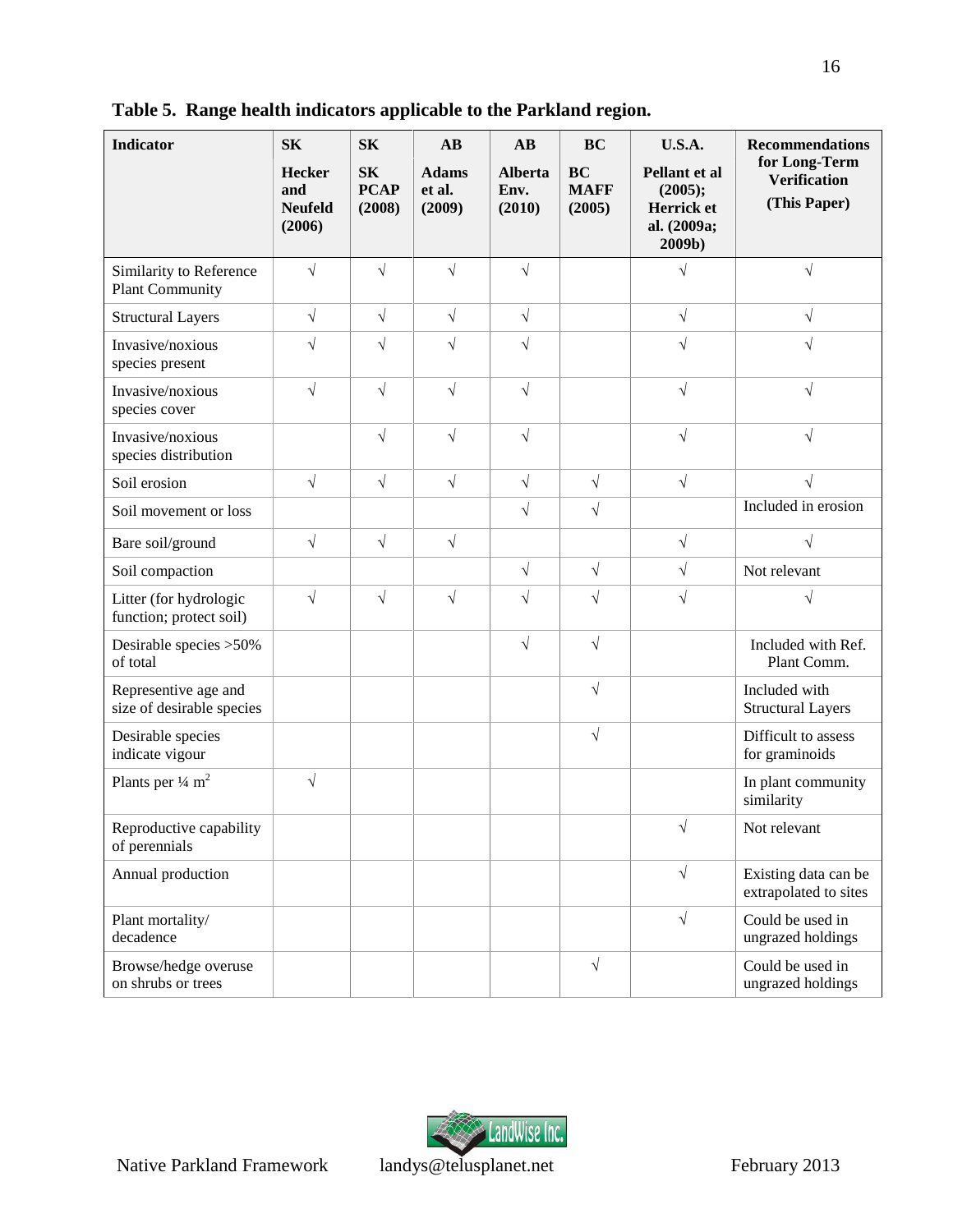The first indicator in Table 5 (similarity to reference plant community) is difficult to obtain for areas where the goal of native conversion is a stand dominated by rough fescue. This is because seeded rough fescue will require many years to increase to natural levels of observed controls, whereas the ACCP requires indicators that can be assessed after five to ten years. Therefore, rough fescue cover should be monitored using all indicators (Table 5 and Appendix 1) as part of the long-term verification, but verification results must not be contingent on rough fescue in early and middle years of the ACCP agreement. The proposed minimum 18-year contract length will not permit the development of a late seral rough fescue plant community, but rough fescue must attain early seral status and may attain mid-seral succession levels. At locations where the other seeded grasses approximate the reference plant community in early and middle years, rough fescue cover is expected to gradually increase with time, and therefore these locations would be assessed as successful in terms of the "Similarity to Reference Plant Community" indicator.

Rough fescue may affect the range health indicator of "Plant Community Structure". In the short term rough fescue will act as a short graminoid species, but over the long term rough fescue is tall and broad. Mature and healthy rough fescue has the ability to capture more snow than other grass species because of its structure (Willms and Chanasyk 2006).

In addition to the requirements in Table 5, some records used in the Conservation Cropping Protocol (Climate Change Secretariat 2012) are also required for long-term verification, including:

- Land title certificate for legal locations being claimed,
- An agreement between the aggregator and the farm operator, and
- Records of current and on-going cultivated acres, to ensure that program applicants do not counter seeded acres of native prairie with conversion of other native prairie stands to cultivated annual acres.

Contract renewals must be tied to long-term verification requirements. Alberta Environment suggests contract renewals at six year intervals (Climate Change Central 2011). Claims for offset credits are contingent on verification. Long-term monitoring for the ACCP is recommended to be conducted every three years. The Alberta Conservation Association monitors rangeland health and assesses wildlife at three-year intervals<sup>9</sup>[.](#page-20-0)



<span id="page-20-0"></span><sup>9</sup> Brad Downey, Alberta Conservation Association (ACA). Personal Communication, November 2012.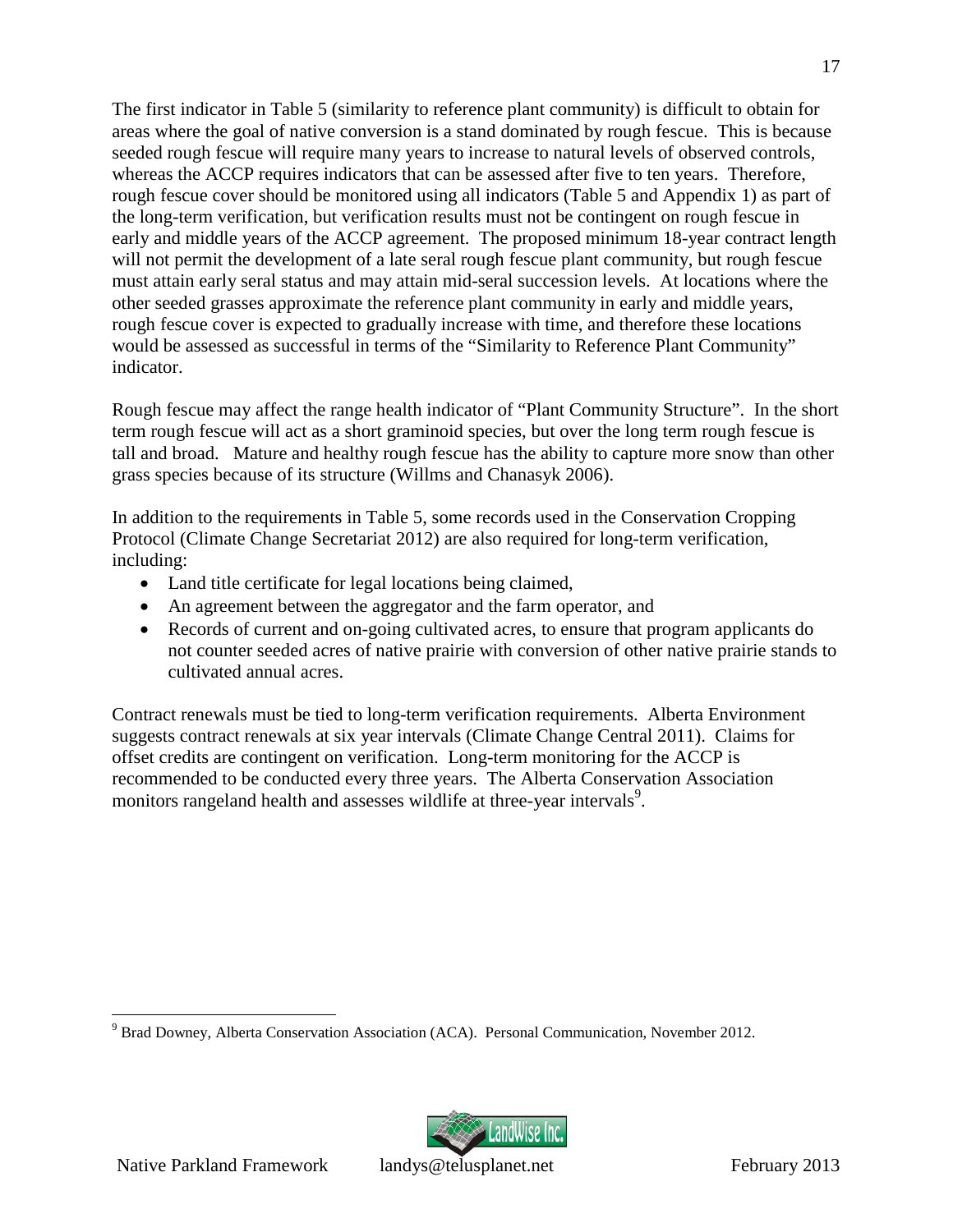# <span id="page-21-0"></span>**Barriers and Opportunities for Adoption**

Published information relating to barriers and opportunities for native conversion is limited. This section focuses on factors that will promote the success of the Alberta Cropland Conversion Protocol, including knowledge gained from previous conversion programs.

# <span id="page-21-1"></span>**Lessons Learned from Previous Conversion Programs**

This section provides a brief background regarding completed or on-going conservation programs for native range or pasture in western Canada and the United States. A more detailed analysis of these programs is required so that useful aspects can potentially be used in the Alberta Cropland Conversion Protocol.

## <span id="page-21-2"></span>**Permanent Cover Canada Program**

The Agriculture Canada Permanent Cover program (1989 to 1992) provided one-time payments to western Canadian producers for the conversion of annual cropland to pasture land. Remuneration under the Permanent Cover program began at \$20 per acre in 1989, and was increased in 1990 to \$30 for ten year contracts and to \$65 per acre for 21 year contracts.

The Permanent Cover program successfully promoted the conversion of cultivated land to pasture systems in western Canada. More than 585,000 acres (230,000 ha) were converted to pasture under this program (Hilliard et al. 2009). This represented an increase of only about 1% of the previous 55,854,000 acres (21,757,000 ha) of combined natural and hay land in the Prairie Provinces in 1992 (Statistics Canada 2012). The vast majority (90%) of respondents indicated the Permanent Cover program helped their farm operations, according to a survey conducted by Hilliard and Fomradas (2009). Only 4% of the overall total lands enrolled in the program were converted back to annual cropping by 2009. Of the total contracts in Alberta, only 3.9% were liquidated prior to their expiration at 10 or 21 years.

# <span id="page-21-3"></span>**Greencover Canada Program**

One component of the Agriculture Canada Greencover program (2003 to 2008) was to provide payments to western Canadian producers for the conversion of annual cropland to pasture land and native cover. Greencover administered ten-year land use agreements, and the youngest contracts expire in 2018 (Climate Change Central 2011). The Land Conversion component of Greencover accounted for approximately 59% of overall program expenditures (AAFC 2008).

Greencover conversion contracts required at least 40 contiguous acres on the same quarter section. At least 75% of the seed mix had to be composed of long-lived perennial species such as native and non-native forages and shrubs. Greencover payments were higher for conversion to native than to non-native cover. Two one-time payments were as follows (AAFC 2008):

• \$20 per acre for tame forage or trees; \$75 per acre for native species.

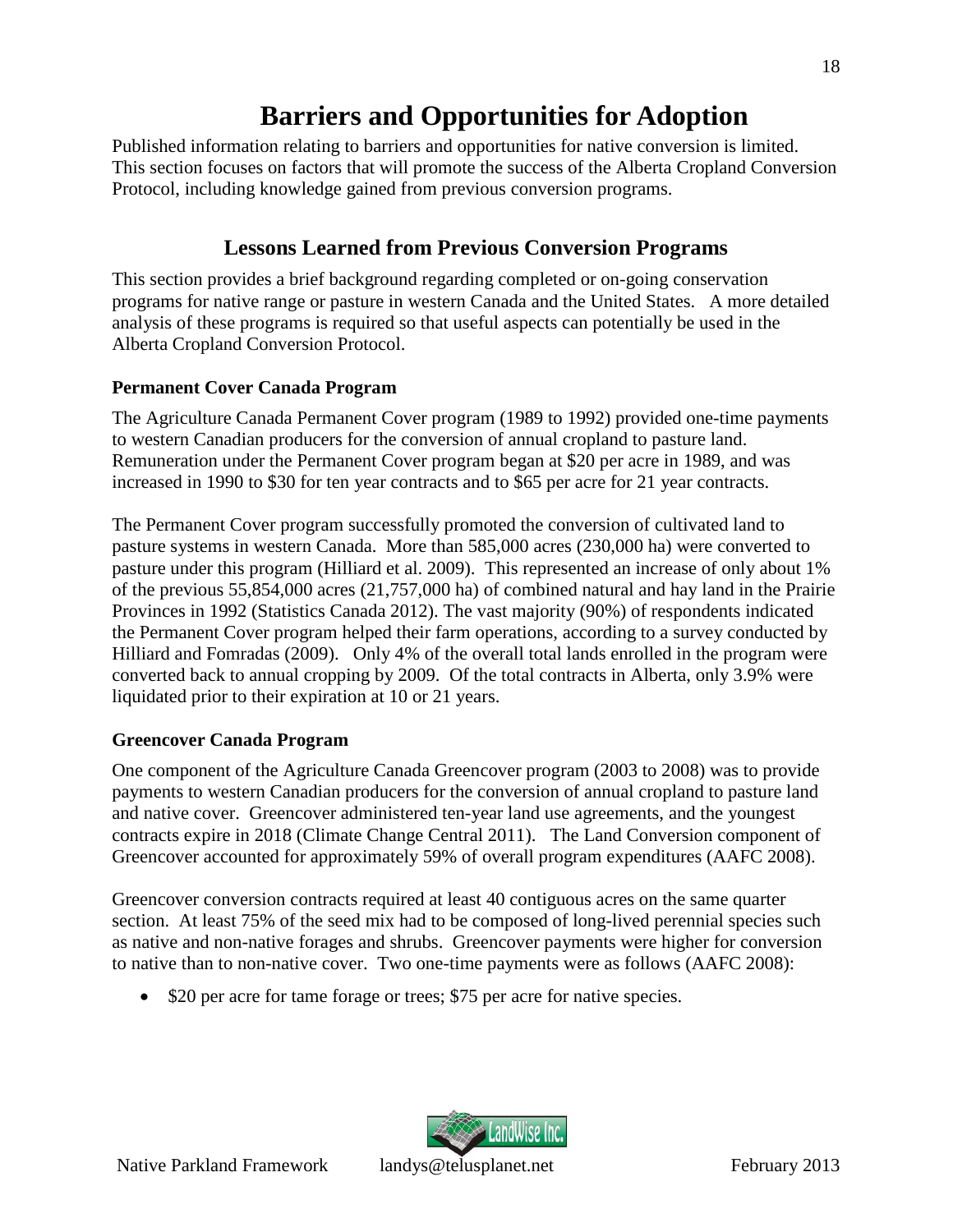• \$25 per acre after establishment and inspection of perennial cover, contingent upon signing a ten-year land-use agreement.

An audit of the Greencover program (AAFC 2008, Table 6) found no fiscal issues, and recommended a simplification of the contribution agreements within the Land Conversion component.

| <b>Greencover Land</b><br><b>Conversion Program</b> | Number | <b>Total Value</b> | <b>Percentage</b><br>of Total | Average<br>Value |
|-----------------------------------------------------|--------|--------------------|-------------------------------|------------------|
| <b>Contracts Audited</b>                            | 73     | \$392,100          | 2.4%                          | \$5,371.23       |
| <b>Total Contracts</b>                              | 3130   | \$16,181,400       | 100\%                         | \$5,169.78       |

## <span id="page-22-2"></span>**Table 6. Audit of Greencover Contracts.**

## <span id="page-22-0"></span>**Other Conservation Cover Programs in Western Canada**

Ducks Unlimited Canada currently funds a Rangeland Grazing Incentive Program at \$10 per acre.

One goal of the Alberta component of the North American Waterfowl Management Plan (NAWMP) is to convert 1500 acres (607 ha) to upland native cover by 2012, with a total of 7700 acres (3116 ha) converted by 2032 (ANPMC 2008). The main target areas are in the Parkland region, specifically the Pine Lake and Bashaw Uplands.

More than 11,000 producers converted more than 200,000 hectares to perennial cover under Saskatchewan's Conservation Cover Program in 2001. This represented an increase of less than 1% of the 25,728,000 acres of combined natural land and hay in Saskatchewan in 2001 (Statistics Canada 2012). Program applicants also planted perennial forages on an additional 60,000 hectares above those acres eligible under the program.

# <span id="page-22-1"></span>**International Programs**

Russillo and Pinter (2009) provide guidance on the design of farm-level programs that provide ecosystem services through producer practices. They recommend that program design should be practical, compensate the farmer for data collection, include simple databases, provide knowledge transfer, and provide threshold values and numerical scoring wherever possible.

Ruto and Garrod (2009) indicate that most farmers prefer short contracts because they increase flexibility. A review of the conservation reserve program in the U.S.A. provided two key findings: i) restoration support should be tied to ecosystem services using science-based models, and ii) agricultural producers favour having varying contract lengths, and this reduces potential liquidation (Khanna and Ando 2009).

NRCS (2011) provide a short list of criteria required to meet native conversion program obligations with the United States Dept. of Agriculture: i) the seeded plant community will

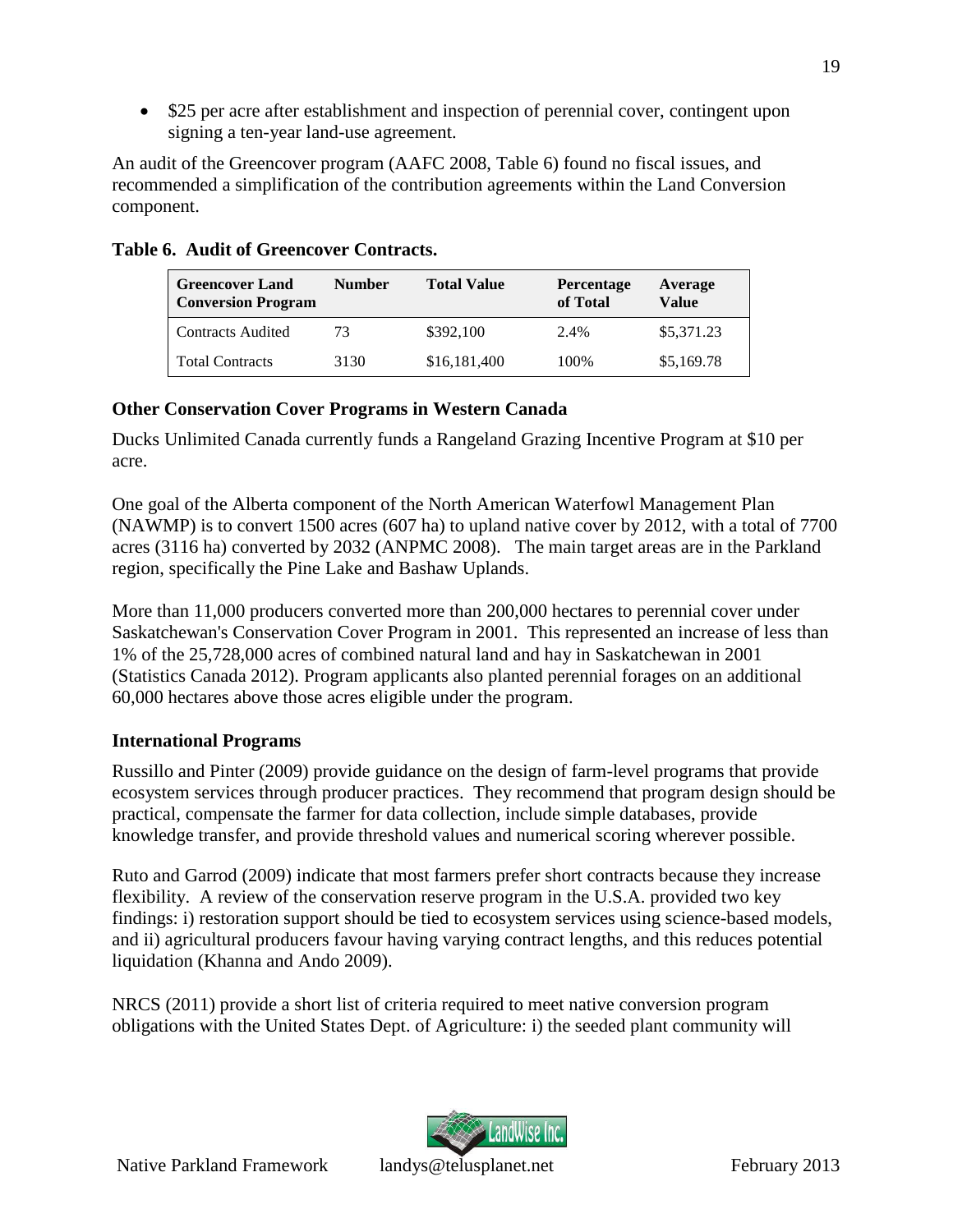consist of at least four native grasses and at least four native forbs; ii) seeding must be done in a properly prepared seed bed as determined by NRCS; iii) fungal and microbial inoculants will be used where appropriate; additional planting conditions may be specified if an ecological site description has been developed; iv) weeds shall be controlled during the establishment phase; v) after establishment, the site will not be grazed or disturbed during the primary nesting or fawning season; and will be deferred from use for up to three years; vi) a grazing plan will be developed and implemented.

# <span id="page-23-0"></span>**Promoting Program Success in the Alberta Parkland Region**

# <span id="page-23-1"></span>**Training of Third-Party Professionals**

Agrologists or biologists will assist with the design and review of plans for cropland conversion and grazing management, and verify stand establishment and range health. ACCP efficiency will be promoted by providing professional training programs in topics including the choice of representative sampling locations and controls, understanding range site variability, understanding weed designations, recommending seed mixes for parcels, the use of density distribution charts and range plant community guides, imagery interpretation, plant identification, and plant community similarity. Similar training programs have been conducted to improve the professional practice of agrologists and biologists working with the Alberta Reclamation Criteria (Alberta Environment 2010). These programs have been implemented as user pay programs, and training for the ACCP can follow the same model. Training will allow professionals to improve their skill set and therefore be more qualified than competitors who do not take the training.

# <span id="page-23-2"></span>**Turning Barriers into Opportunities**

Luciak et al. (no year) identify three barriers for ranching in western Canada. These barriers can potentially be reduced by conversion of cropland to native prairie (Table 7).

| <b>Barriers for Ranching in Western</b><br>Canada (From Luciak et al. no year).                                 | <b>Opportunities for Native Prairie Conversion</b>                                                                                                                                                                     |
|-----------------------------------------------------------------------------------------------------------------|------------------------------------------------------------------------------------------------------------------------------------------------------------------------------------------------------------------------|
| High winter feeding costs                                                                                       | An increase in native acres may reduce winter feeding<br>costs because native lands have an extended grazing<br>period through the fall and winter, provided protein levels<br>are adequate and snow cover is minimal. |
| Drought frequency causes a high risk for<br>grazing production, and this sometimes<br>leads to herd downsizing. | Native pastures are less sensitive to drought than tame<br>pastures because native species are adapted to a wider<br>range of conditions.                                                                              |
| Cattle inventories are subject to reduction<br>when feed grain prices surge (also in<br>Vaisey et al. 1996).    | A payment structure that encourages conversion to native<br>vegetation can offset the risk of high feeding costs.                                                                                                      |

<span id="page-23-3"></span>**Table 7. Ranching barriers and related opportunities related to native prairie conversion.**

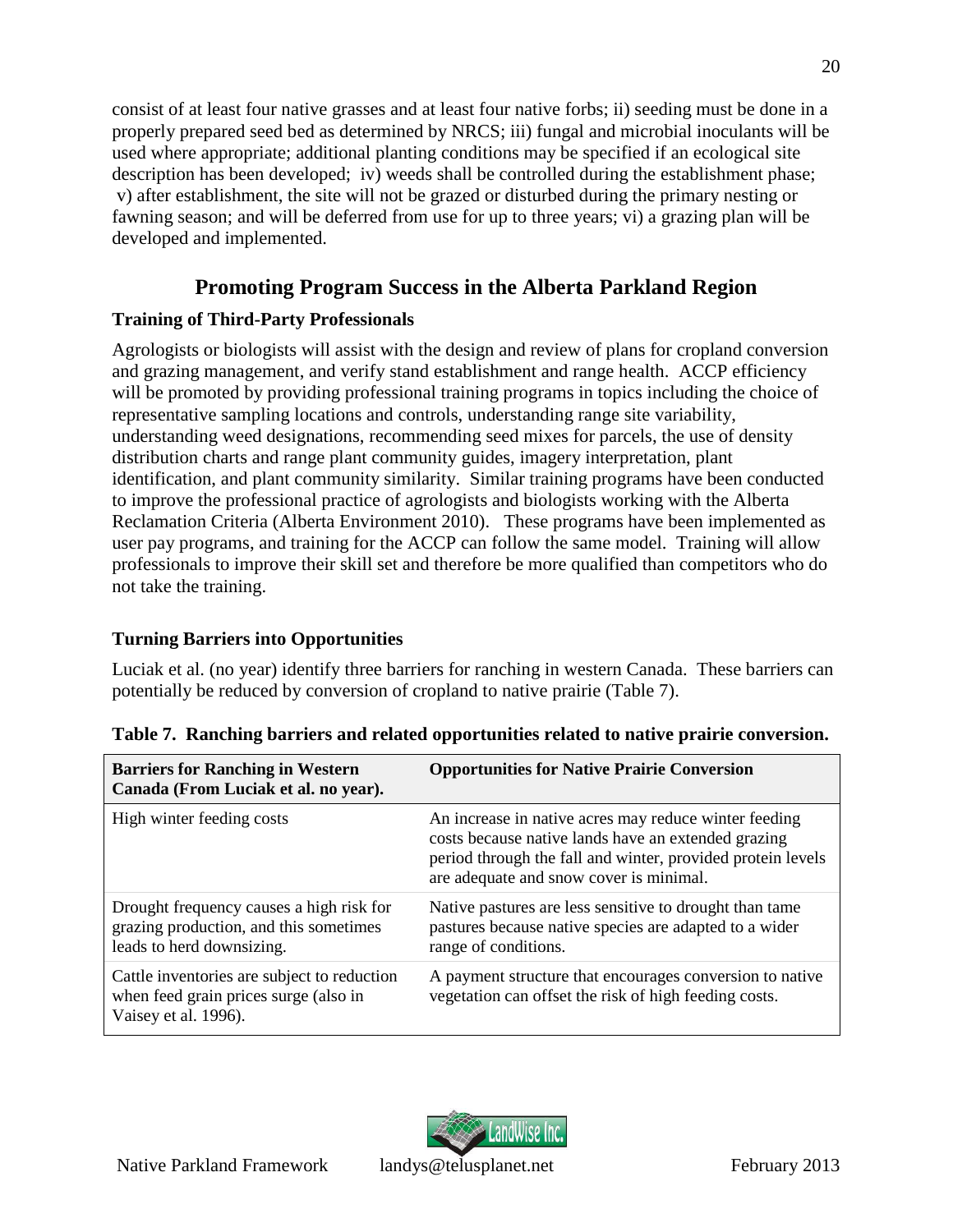## <span id="page-24-0"></span>**Promoting Awareness**

Once they are established, native stands are a low cost and low maintenance land use with tremendous societal and ecosystem benefits. Promoting awareness of the long-term benefits of converting to native stands will enhance the potential success of the program.

The perception of some in the agricultural community is that seeded introduced species are superior. Institutional changes can promote a wider awareness of the benefits of native range. For example, the term "unimproved land", which is used by organizations such as the Census of Canada, should be replaced with the term "native rangeland".<sup>2</sup> Ranchers will be more amenable to a program promoting the ecosystem benefits of native range than to a program that is solely promoted as greenhouse gas mitigation.

Native prairie is more drought-tolerant than tame forages; crop insurance contracts should apply different risk ratings to account for reference plant communities, modified native plant communities, and tame forage plant communities.<sup>1[0](#page-24-3)</sup>

## <span id="page-24-1"></span>**Remuneration for Conversion Costs**

Producers require economic incentive for native conversion, because establishment of native range is expensive. The cost in 2008 was calculated as \$164.30 per acre (Jones 2011), based on seed and seeding costs. Fencing, including supplies and labour for a four-strand barb wire fence, was estimated to be \$3720 per mile (approximately \$23.25 per acre if fenced on all four sides) (Saskatchewan Ministry of Agriculture 2009). The conversion to native pasture may also require the cost of water development.

Contracts will require periodic review so that potential adjustments can be made as required, to ensure that program participation does not markedly decline.

## <span id="page-24-2"></span>**Consistency with Existing Programs**

This potential program must mesh constructively with other programs currently being discussed, such as payments for ecosystem services. The ACCP should be a "stackable" program as long as the standards of all potential programs are made compatible. A detailed analysis is required to investigate how the currently proposed ACCP may stack with other programs, including the existing Ducks Unlimited program that pays for conversion to native species. Potential remuneration associated with native conversion in the Dry Prairies also requires a modeling analysis, possibly with the expertise of Agriculture and Rural Development (ARD) and Agriculture Financial Services Corporation (AFSC), with input data including conversion costs, price ranges for crops such as canola and wheat, and the valuation of native and tame forage.



<span id="page-24-3"></span><sup>&</sup>lt;sup>10</sup> Duane McCartney, retired from Agriculture and Agri-Food Canada, Research Branch. Personal Communication, June 2012, at State & Trends of Canadian Grasslands Workshop, Saskatoon, SK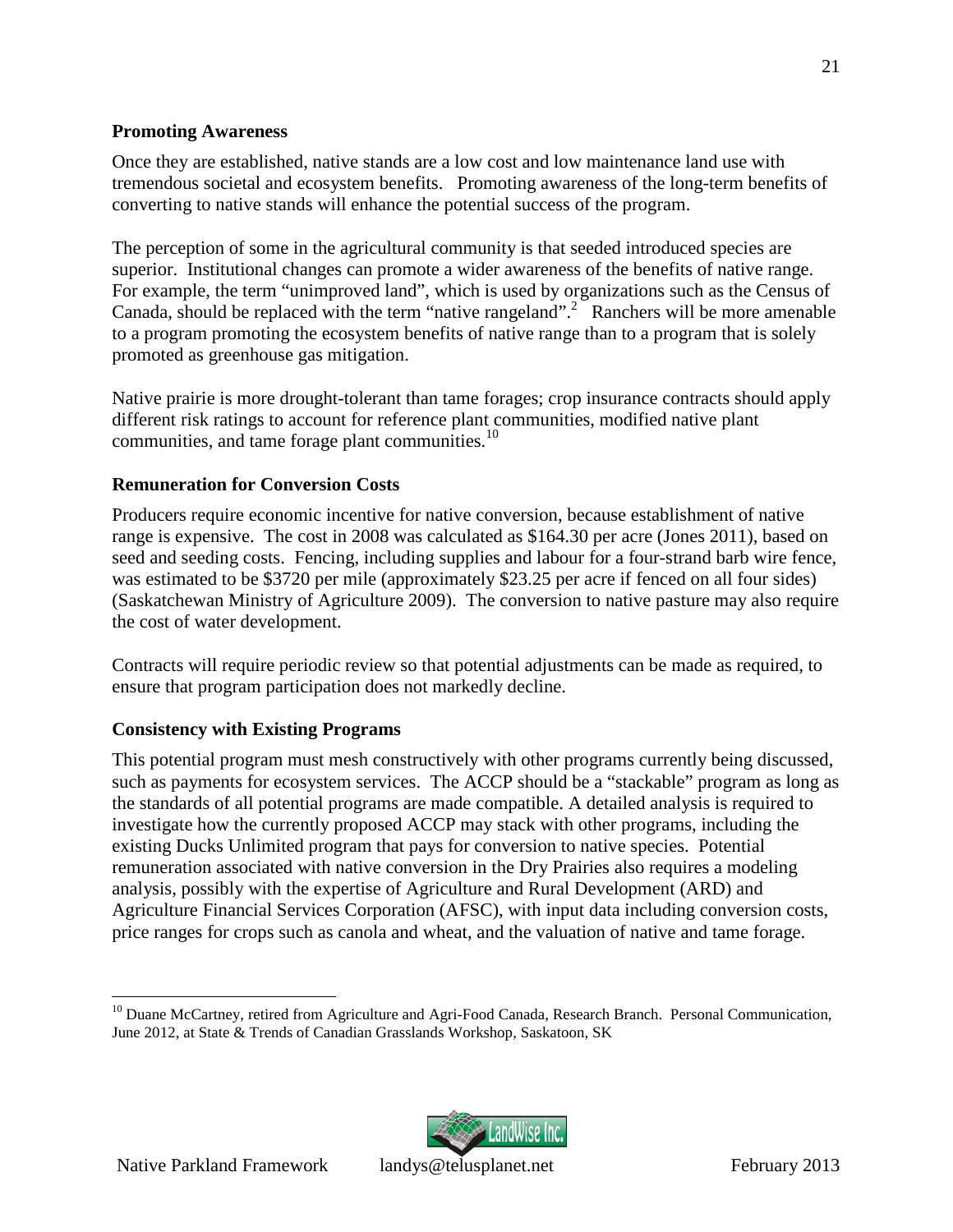## <span id="page-25-0"></span>**Promoting Seed Availability**

The native seed industry is currently challenged to supply native seed, ecovars, and native plant materials. The current challenge to supply native seed will increase due to the current growth in industrial reclamation. Furthermore, this potential native conversion program could create strong demand that might push native seed prices even higher over the short term. The program provides a potential opportunity for additional producers to be involved in native seed production. Neufeld (2010) reports that some seed buyers have experienced issues with germination and dormancy, and he recommends research to investigate the issues and increase reliability and confidence in seed production and/or seed establishment. Efforts should be synchronized with existing native seed producers, and establishment of a native seed producer organization should be considered. There is a need for communication of the potential native seed demands; the Alberta Native Plant Council (ANPC), the Association of Alberta Co-op Seed Cleaning Plants, and the Association of Alberta Agricultural Fieldmen can all assist in this role.

## <span id="page-25-1"></span>**Selection of Potential Target Areas**

An effective program will target locations most amenable to native conversion. Alberta Environment estimated that the proposed perennial conversion protocol would be applicable to only 0.1 to 0.2 M ha (0.25 to 0.50 M ac) of annual cropland per year in Alberta, with a target period of 18 years (Climate Change Central 2011). The target area for this framework will be the drier areas in the eastern portion of the Parkland region, for several reasons.

Firstly, native rough fescue grasslands establish more readily in the drier areas than in the moister areas such as the Central Parkland between Edmonton and Calgary, and the Foothills Parkland. The moister areas are characterized by deep and highly fertile soils that are highly vulnerable to invasive plant species. Native restoration is less challenging in the Northern Fescue Natural Subregion because it is drier and topsoils are generally shallow, making them less fertile and therefore less vulnerable to invasive species. Eastern regions of the Parkland region (E.g., east of Edmonton) are also drier than western regions, and therefore also a potential target area for native conversion.

Secondly, the risk of soil salinization is somewhat higher in eastern portions of the Parkland, making it more ideal for native conversion. Almost 80% of land managers who responded to a survey for the Permanent Cover program conducted by Agriculture and Agri-Food Canada from 1989 to 1992 identified soil degradation issues (erosion or salinity), or poor crop production (Hilliard and Fomradas 2009) as their reason for enrollment.

Thirdly, eastern portions of the Parkland region are characterized by higher transport costs for annual crops and a risk of occasional droughts for annual crop production.

Fourthly, the lower human population, low population growth rate, and moderately high livestock densities of the eastern Parkland region also make this area more ideal for the ACCP participation. Ruto and Garrod (2009) found that areas with limited rural development and relatively low growth are target areas for programs that focus on the provision of ecosystem



22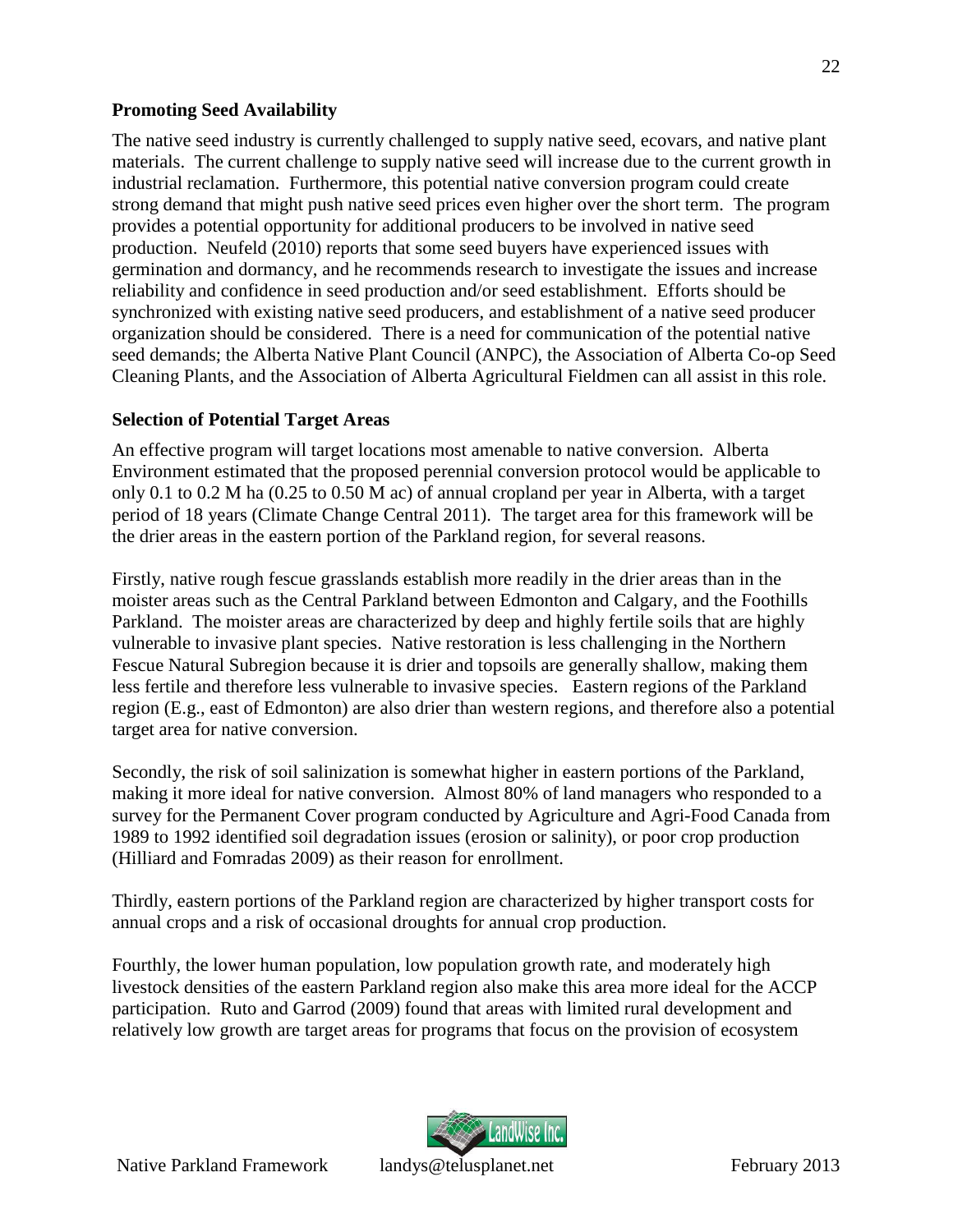services. Municipalities targeted for native conversion in the eastern portion of the Parkland region include the northern portion of Special Areas, the County of Paintearth, and the M.D. of Provost in the south, through Flagstaff County and the M.D. of Wainwright, to the County of Minburn in the north.

The Nature Conservancy of Canada has prioritized three provincial ecodistricts as priority areas for cropland conversion to native: the Edgerton-Ribstone Plain, the Lower Battle River Plain, and Black Diamond Foothills (Riley et al. 2007). The Edgerton-Ribstone Plain corresponds to the M.D. of Wainwright, and the Lower Battle River Plain corresponds to Flagstaff County. Development pressures and land prices in the Black Diamond Foothills mean that this area has a low feasibility for native conversion, except in cases where cultivated land is gifted to land trust or conservation organizations.

The Nature Conservancy of Canada also identified ecodistricts with a high probability to remain in annual crop production, including the Olds, Red Deer, Leduc and Vermilion Plains (Riley et al. 2007). The east-central Alberta target for this project differs from the NAWMP target of the Pine Lake and Bashaw Uplands (ANPMC 2008), which is seeking a mix of upland and wetland habitat in areas of strongly hummocky topography, where there are significant risks for annual crop production.

## <span id="page-26-0"></span>**Uncertainties Posed by Climate Change**

Climate change and unpredictable weather patterns pose a challenge for the conversion to native lands. Most climate change models predict an increase in warm season grasses and a decline in cool season grasses, and they do not account for the carbon fertilization effect associated with climate change. It is speculated that the  $CO<sub>2</sub>$  fertilization effect will somewhat offset the effect of a drier climate<sup>11</sup>[.](#page-26-1) Some climate change models also predict an increase in shrubs. Shrubs will have ecosystem benefits but they may not contribute significantly to forage production.

Climate change models indicate the potential for the Parkland area to expand to the north. However, it will be difficult to convert to the Parkland seed mixes identified in Table 2, because soils that occur to the north are developed under forest cover, and they are therefore not conducive to the establishment of prairie grasses. Most climate change models predict an increased risk of prolonged drought (Bailey et al. 2010).

![](_page_26_Picture_7.jpeg)

<span id="page-26-1"></span><sup>&</sup>lt;sup>11</sup> Jeff Thorpe, Saskatchewan Research Council, Personal Communication, June 2012, at State & Trends of Canadian Grasslands Workshop, Saskatoon, SK.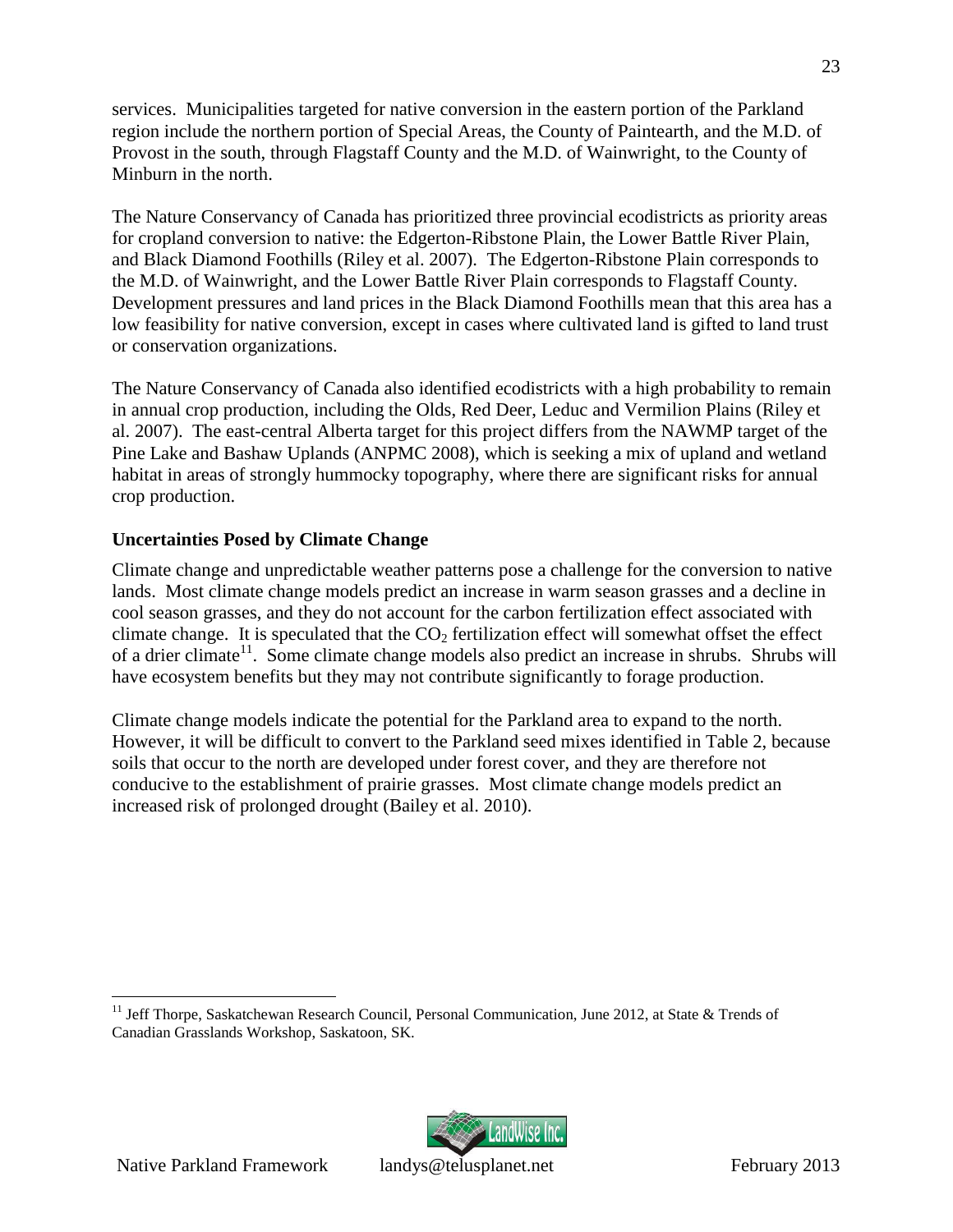- <span id="page-27-0"></span>Adams, B.W., R. Ehlert, D. Moisey, and R.L. McNeil. 2003. Rangeland plant communities and range health assessment guidelines for the Foothills Fescue Natural Subregion of Alberta. Rangeland Management Branch, Public Lands Division, Alberta Sustainable Resource Development, Lethbridge, AB. Publ. No. T/038. 85 pp.
- Adams, B.W., G. Ehlert, C. Stone, M. Alexander, D. Lawrence, M. Willoughby, D. Moisey, C. Hincz, A. Burkinshaw, J. Carlson, and K. France. 2009. Range health assessment for grassland, forest and tame pasture. Public Lands and Forests Division, Alberta Sustainable Resource Development. Pub. No. T/044. ISBN No. 0-7785-2848-0. 128 pp.
- Agriculture and Agri-Food Canada (AAFC). 2008. Audit Report Greencover Canada Program. Office of Audit and Evaluation. Ottawa, Ontario. Available at: http://www4.agr.gc.ca/AAFC-AAC/display-afficher.do?id=1234817744362&lang=eng
- Alberta Agriculture and Rural Development (ARD). 2011. Intent to Develop Alberta Offset System Quantification Protocol: Conversion of Annual Cropland to Perennials. Edmonton, Alberta. 13 pp.
- Alberta Environment 2010. 2010 reclamation criteria for wellsites and associated facilities for cultivated lands *(includes tame pasture)*. Alberta Environment, Edmonton, AB. 77 pp.
- Alberta Environment and Sustainable Resource Development (AESRD). 2012. Quantification protocol for conservation cropping. Version 1.0. Specified Gas Emitters Regulation. Edmonton, Alberta. 98 pp. ISBN: 978-0-7785-9627-1 (Printed). ISBN: 978-0-7785- 9628-8 (On-line). Available at: http://environment.gov.ab.ca/info/library/8561.pdf
- Alberta NAWMP Partnership Management Committee (ANPMC). 2008. Alberta NAWMP Implementation Plan, 2007-2012. 56 pp.
- Alberta Sustainable Resource Development (ASRD). 2007. Grazing lease stewardship code of practice. Edmonton, Alberta. 14 pp.
- Bailey, A.W., D. McCartney, and M.P. Schellenberg. 2010. Management of Canadian prairie rangeland. AAFC No. 10144. 58 pp. Available at: www.agr.gc.ca/scienceandinnovation
- B.C. Ministry of Agriculture, Food and Fisheries (BCMAFF). 2005. Assessing native range. Pasture and Range Health Factsheet No. 3 in series. 10 pp.
- Bremer, E. 2009. Potential for reductions in greenhouse gas emissions from native rangelands in Alberta. Technical scoping document. Symbio Ag Consulting for Alberta Agriculture and Rural Development. 24 pp.
- Burkinshaw, A.M., M.G. Willoughby, K.France, H. Loonen, and R.L. McNeil. 2009. Range Plant Communities and range health assessment guidelines for the Central Parkland Subregion of Alberta. First approximation. Pub. no. T/125. ISBN: 978-0-7785-5415-8. Lands Division, Sustainable Resource Dev., Edmonton, Alberta. 195 pp.

![](_page_27_Picture_13.jpeg)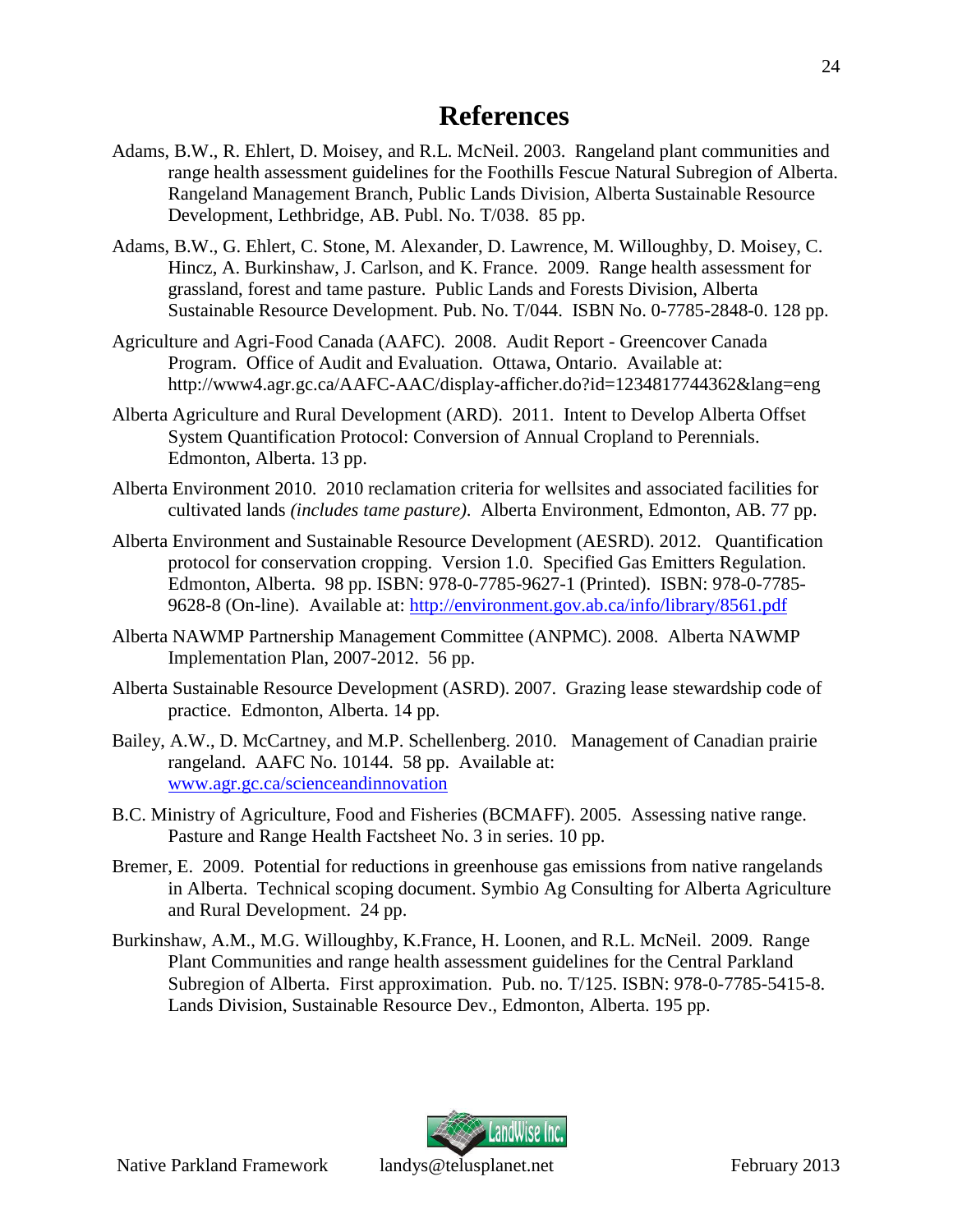- DeMeare, C., M. Alexander, and M. Willoughby. 2011. Range plant communities and carrying capacity for the Foothills Parkland Subregion. Alberta Sustainable Resource Development, Lethbridge, Alberta. 136 pp.
- Desserud, P., C. C. Gates, B. Adams, and R.D. Reve. 2010. Restoration of foothills rough fescue grassland following pipeline disturbance in southwestern Alberta. Journal of Environmental Quality 91:2763-2770.
- Desserud, P.A. 2011. Rough fescue (Festuca hallii) ecology and restoration in central Alberta. Ph.D. Thesis, University of Alberta, Dept. of Renewable Resources. Edmonton, AB. 197 pp.
- Environmental Consulting Group Inc. (EC3). no year. Prairie restoration guidelines. Available at: www.ec3grp.com/prairie-restorationguidelines.htm
- Eslinger, M.E. 2009. Reclamation status of plains rough fescue grasslands at Rumsey Block after well site and pipeline disturbance. M.Sc. Thesis, University of Alberta, Dept. of Renewable Resources. Edmonton, Alberta. 104 pp.
- Gabruch, L.K., D.B. Wark, C.G. Penner, and J. Giles. no year. Rebuilding your land with native grasses: a producer's guide. Agriculture and Agri-Food Canada, Ducks Unlimited Canada, Fisheries and Oceans Canada, Proven Seeds, and Native Plant Solutions. 10 pp.
- Gramineae 2007. Revegetation strategies for public lands: a gap analysis. Prepared by Gramineae Services Ltd for Land Management and Rangeland Management Branches, Alberta Sustainable Resource Development. 92 pp.
- Gramineae 2012. Recovery strategies for industrial development in native prairie: the Dry Mixedgrass Natural Subregion of Alberta. Prepared for Range Resource Management Program, Lands Division, Alberta Environment and Sustainable Resource Development. 132 pp.
- Hecker, K., and C. Neufeld. 2006. Guide: Restoration Assessment Form and Sheets. Prepared by Last Mountain Lake National Wildlife Area and Migratory Bird Sanctuary, Environment Canada – Canadian Wildlife Service. 5 pp.
- Helzer, C. 2011. When is a prairie restoration (reconstruction) project successful? In: The Prairie Ecologist. Available at: www.prairieecologist.com/2011/02/08/when-is-a-prairierestoration-reconstruction-project-successful/
- Herrick, J.E., J.W. Van Zee, K.M. Havstad, L.M. Burkett, and W.G. Whitford. 2009a. Monitoring manual for grassland, shrubland and savanna ecosystems. Vol. 1: Quickstart. Published by USDA – ARS Jornada Experimental Range, Las Cruces, New Mexico. 36 pp.
- Herrick, J.E., J.W. Van Zee, K.M. Havstad, L.M. Burkett, and W.G. Whitford. 2009b. Monitoring manual for grassland, shrubland and savanna ecosystems. Vol. II: Design, supplementary methods and interpretation. Published by USDA – ARS Jornada Experimental Range, Las Cruces, New Mexico. 200 pp.

![](_page_28_Picture_12.jpeg)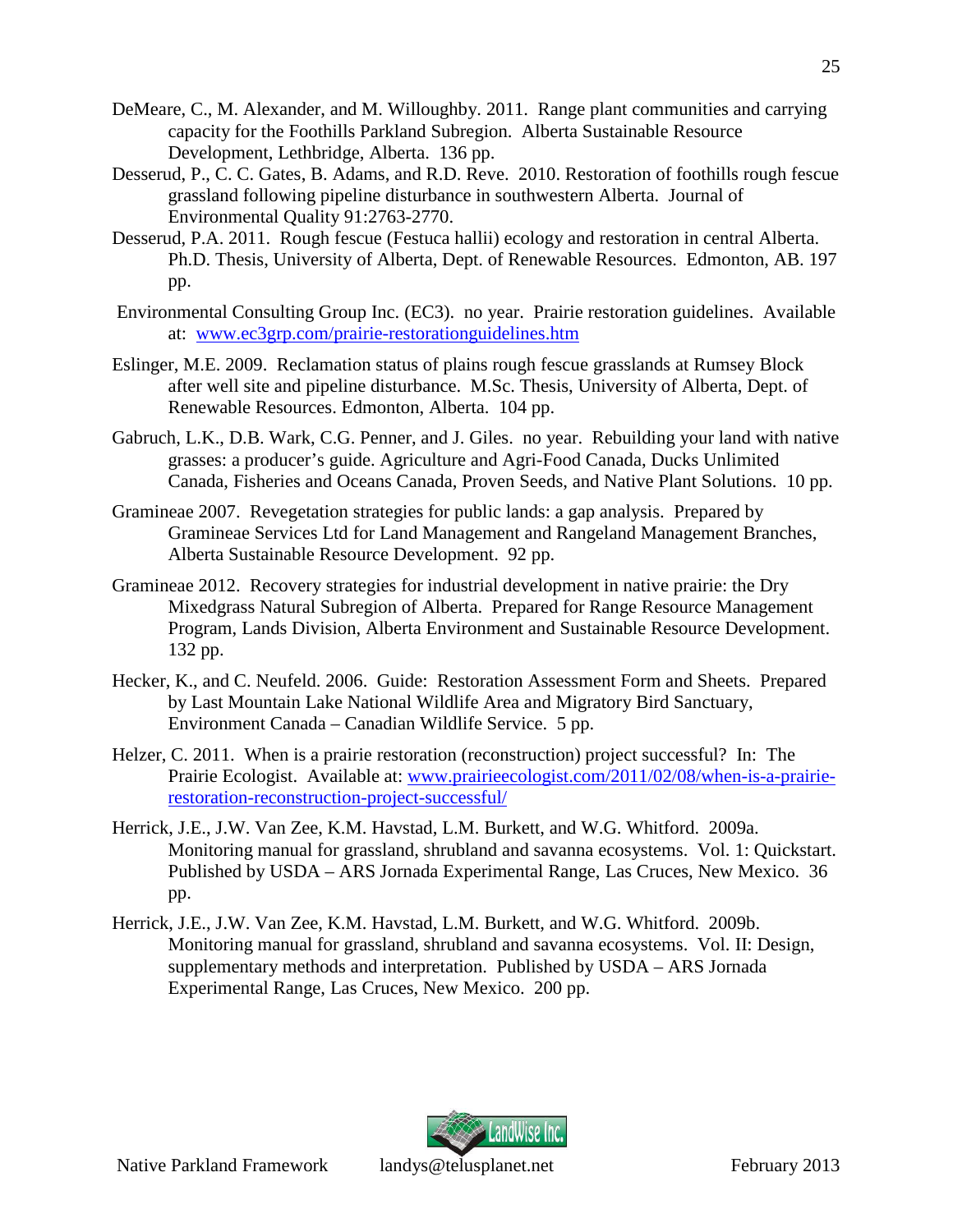- Hilliard, C., and K. Fomradas. 2009. Permanent forage cover programs, 1989-1992. An evaluation of medium-term environmental outcomes and program participation. Agriculture and Agri-Food Canada- Agri-Environmental Services Branch. Part 11: Interview study of program participants. Regina, SK. 11 pp.
- Hilliard, C., C. Kenny, and K. Fomradas. 2009. Permanent forage cover programs, 1989-1992. An evaluation of medium-term environmental outcomes. Agriculture and Agri-Food Canada- Agri-Environmental Services Branch. Regina, SK. 34 pp.
- Iwaasa, A.L, and M. Schellenberg. 2005. Re-establishment of a mixed native grassland in southwest Saskatchewan. Agriculture and Agri-Food Canada, Swift Current, SK., 135 pp.
- Janzen, R., and K. Haugen-Kozyra. 2012. Science discussion document for proposed conversion to perennials protocol. Submitted to Alberta Agriculture and Rural Development. Edmonton, Alberta. 42 pp.
- Jefferson, P.G., A.D. Iwaasa, M.P. Schellenberg, and J.G. McLeod. 2004. Re-evaluation of native plant species for seeding and grazing by livestock on the semiarid prairie of western Canada. Semiarid Prairie Agricultural Research Centre, Agriculture and Agri-Food Canada, Swift Current, SK. 48 pp.
- Jin, L., Zhang, Y.G., Iwaasa, A.D., Xu, Z., Schellenberg, M.P. McAllister, T.A., and Wang, Y. 2011. Fecal shedding of Escherichia coli of cattle grazing pastures with and without purple prairie clover (Petalostemon purpureum). Canadian Society of Animal Science Annual General Meeting, Halifax, N.S. May 4-5, 2011.
- Jones, P.F. 2011. The right mix native seeds bring promise to the prairies. In: Conservation Magazine of the Alberta Conservation Association, pg. 24-25.
- Kestrel and Gramineae. 2011. Long term recovery of native prairie from industrial disturbance. Express pipeline revegetation monitoring project 2010. Kestrel Research Inc. and Gramineae Services Ltd. 349 pp.
- Khanna, M., and A.W. Ando. 2009. Science, economics and the design of agricultural conservation programmes in the US. J. Environmental Planning and Management 52(5):575-592.
- Kirychuk, B. 2012. Trends in western Canadian grasslands The good, the bad… Saskatchewan Ministry of Agriculture. Saskatoon, SK. Powerpoint presentation.
- Klabi, R., Hamel, C. Iwaasa, A. and Raies, A. 2010. Nitrogen fixation of native and tame forage stands. Soils and Crops Conference, Saskatoon, SK., Feb. 25, 2010.
- Kupsch, T., K. France, J. Richman, and R. McNeil. 2012. Range Plant Communities and Range Health Assessment Guidelines for the Northern Fescue Natural Subregion of Alberta: First Approximation. Alberta Environment and Sustainable Resource Development, Edmonton, Alberta. Pub. No. T/ 265. 70 pp. Available on-line at: http://esrd.alberta.ca/LandsForests/GrazingRangeManagement/RangePlantCommunityGu idesStockingRates.aspx

![](_page_29_Picture_12.jpeg)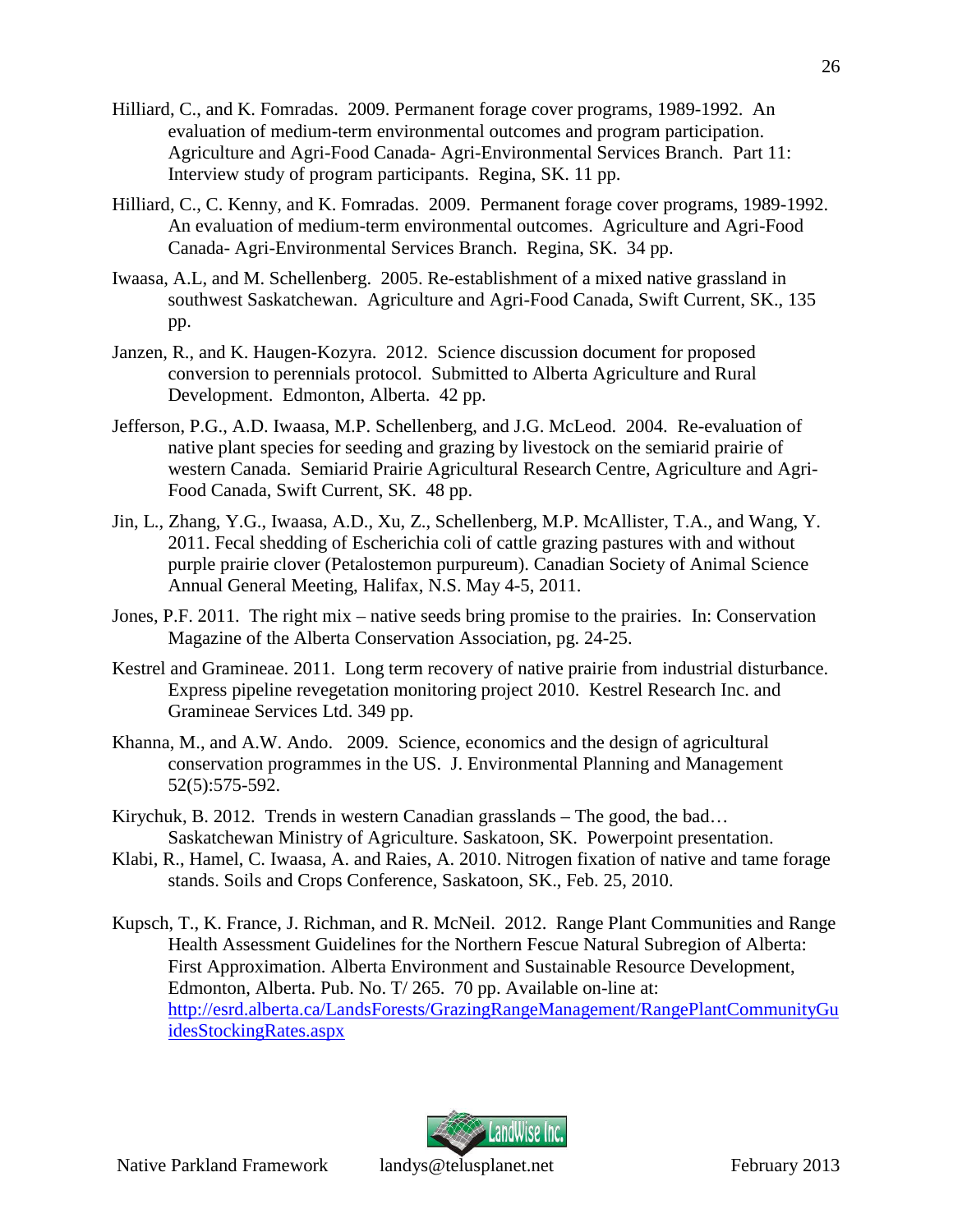- LaRade, S.E., E.W. Bork, and W.D. Willms. 2012. Assessment of soil biological activity in northern Aspen Parkland native and seeded pasture using bait lamina. J. Agricultural Science 4(5):83-90.
- Li, C., X. Hao, B. H. Ellert, W.D. Willms, M. Zhao, and G. Han. 2012. Changes in soil C, N and P with long-term (58 years) cattle grazing on rough fescue grassland. J. Plant Nutrition and Soil Science 175:339-344.
- Li., Y., Iwaasa, A.D., Birkedal, E. and Han, G. 2012a. Forage quality constituents of purple prairie clover (Dalea purpurea) and white prairie clover (Dalea candida) harvested at different phonological stages in southwest Saskatchewan. Soils and Crops Conference, Saskatoon, SK., Feb. 2012.
- Li., Y., Iwaasa, A.D. Wang, Y, Jin, L, and Han, G. 2012b. Condense tannins concentrations of prairie legume forages at different phonological stages. ASAS/ADSA/CSAS/AMPA Conference, Phoenix, AZ., July 15-19, 2012.
- Luciak, G.M., B. Kirychuk, and B.L. Ward. no year. Economic viability and environmental considerations on the rangeland dependent livestock sector in Canada. 10 pp.
- McKenzie, R.H., J.F. Dormaar, B. Adams, and W. Willms. 2003. Manure application and nutrient balance on rangeland. Agri-Facts. Agdex 538-1. Alberta Agriculture, Food and Rural Development, Edmonton, Alberta.
- Moen, J. 1998. Managing your native prairie parcels. Your guide to caring for native prairie in Saskatchewan. Saskatchewan Wetland Conservation Corporation. Regina, AK. ISBN 1-896-793-19-3. 49 pp.
- Morgan, J.P., D.R. Collicutt, and J.D. Thompson. 1995. Restoring Canada's native prairies. A practical manual. The Manitoba Naturalists Society. Winnipeg, Manitoba. 84pp.
- North Dakota Game and Fish Dept. (NDGF) and Natural Resources Conservation Service (NRCS). 2005. Getting started in prairie revegetation – a recipe for success. 7 pp.
- Neufeld, C. 2010. Assessment of the native plant materials industry in western Canada and the northern United States – Results from the providers and users of native plant materials. Native Plant Society of Saskatchewan. Saskatoon, SK. 96 pp.
- Native Plant Working Group (NPWG). 2001. Native plant revegetation guidelines for Alberta. H. Sinton Gerling (Editor). Alberta Agriculture and Rural Development and Alberta Environment. Edmonton, AB. 58 pp.
- Natural Resources Conservation Service (NRCS) of the United States Dept. of Agriculture (USDA). 2009a. Understanding seed certification and seed labels. Plant Materials Technical Note No. 10. 6 pp.
- Natural Resources Conservation Service (NRCS) of USDA. 2009b. Understanding seeding rates, recommended planting rates, and pure live seed (PLS). Plant Materials Technical Note No. 11. 4 pp.

![](_page_30_Picture_13.jpeg)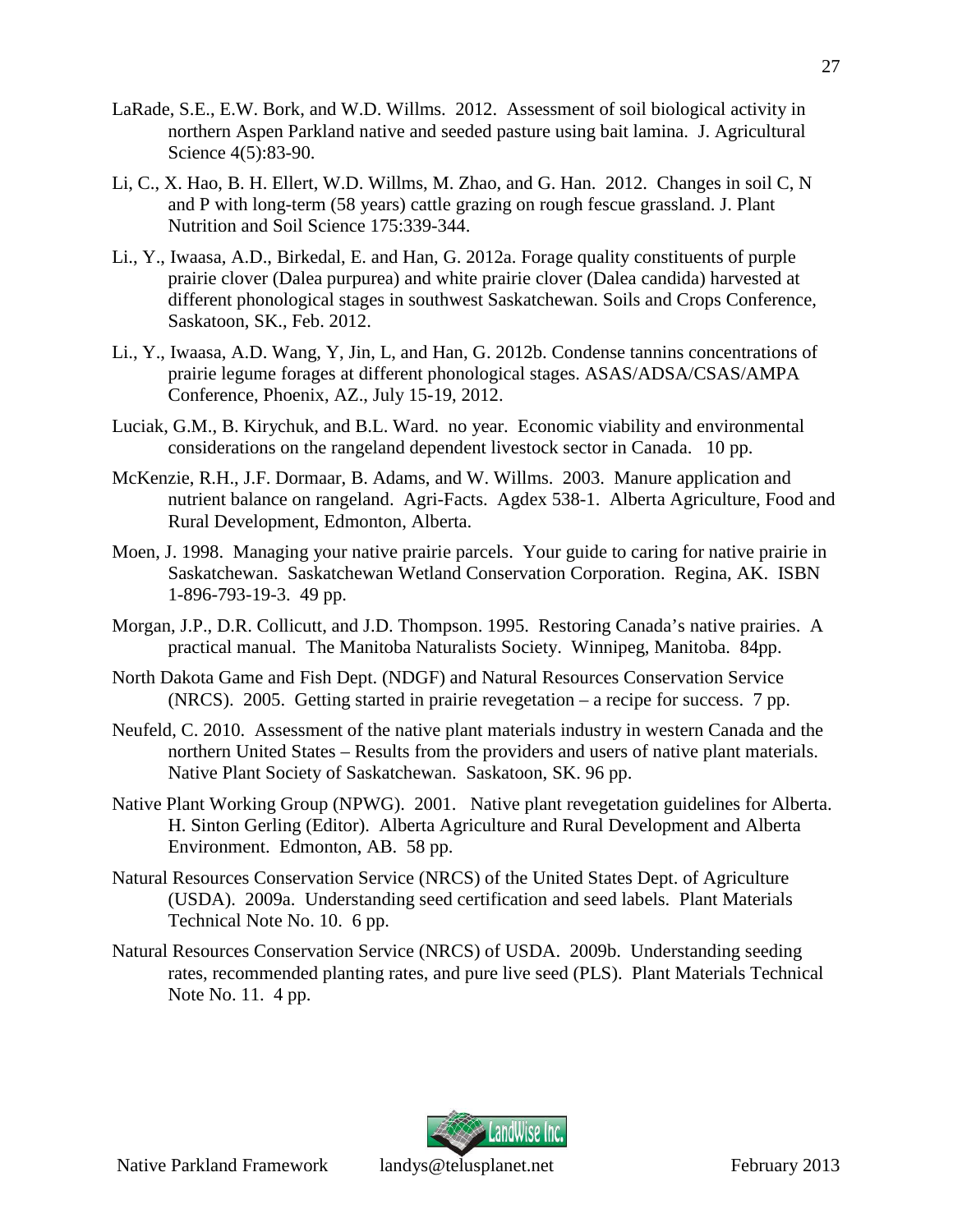- Natural Resources Conservation Service (NRCS) of USDA. 2011. Animal enhancement activity: Prairie restoration for grazing and wildlife habitat. Fact Sheet ANM21. 4 pp.
- Nurnberg, D. 1994. Germination productivity, survivorship and competitive ability of six native grass species from the northern Mixed-grass prairie for use in prairie vegetation restoration. M.Sc. Thesis, Dept. of Botany, University of Alberta, Edmonton, Alberta. 168 pp.
- Pellant, M., D.A. Pyke, P. Shaver, and J.E. Herrick. 2005. Interpreting indicators of rangeland health. Version 4. Prepared for the Bureau of Land Management of the United States Dept. of the Interior. Technical Reference #1734-6. Denver, CO. 122 pp.
- Riley, J.L., S.E. Green and K.E. Brodribb. 2007. A conservation blueprint for Canada's prairies and parklands. Nature Conservancy Canada. Toronto, Ontario. 226 pp.
- Rangeland Resource Management Program (RRMP) of Alberta Sustainable Resource Development, Public Lands and Forests. 2004. Methodology for calculating carrying and grazing capacity on public rangelands. Rangeland Resource Management Program. 25 pp.
- Russillo, A., and L. Pinter. 2009. Linking farm-level measurement systems to environmental sustainability outcomes: Challenges and ways forward. Prepared for Agriculture and Agri-Food Canada by the International Institute for Sustainable Development. 66 pp.
- Ruto, E., and G. Garrod. 2009. Investigating farmers' preferences for the design of agrienvironment schemes: a choice experiment approach. J. Environmental Planning and Management, 52(5):631-647.
- Saskatchewan Ministry of Agriculture. 2009. Fencing costs. Fact Sheet. Available at: http://www.agriculture.gov.sk.ca/default.aspx?dn=c339823b-d410-4b8e-8987- 46957c437d5a
- Saskatchewan PCAP Greencover Committee. 2008. Rangeland health assessment for native grassland and forest. Sask. Prairie Conservation Action Plan, Regina, SK. 82 pp.
- Schellenberg, M.P., B. Bilegetu, and A.D. Iwaasa. 2012. Species dynamic, forage yield, and nutritive value of seeded native plant mixtures following grazing. Can. J. Plant Sci. 92:699-706.
- Sheley, R., J. Mangold, K. Goodwin, and J. Marks. 2011. Revegetation guidelines for the Great Basin: Considering invasive weeds. ARS #168. USDA Agricultural Research Service. 52 pp.
- Sinton, H.M. 2004. Native prairie reclamation. 6 pp.
- Special Areas Board. 2009. Recommended native grass seed mixes for sites located in areas of native grass. Available at: www.SpecialAreas.ab.ca/assets/PDF/NativeGrassSeedRecommendation.pdf
- Stone C., M.G. Willoughby, M. and A. Rosendal. 2007. Guide to Range Plant Community Types and Carrying Capacity for the Peace River Parkland Subregion in Alberta. First

![](_page_31_Picture_14.jpeg)

28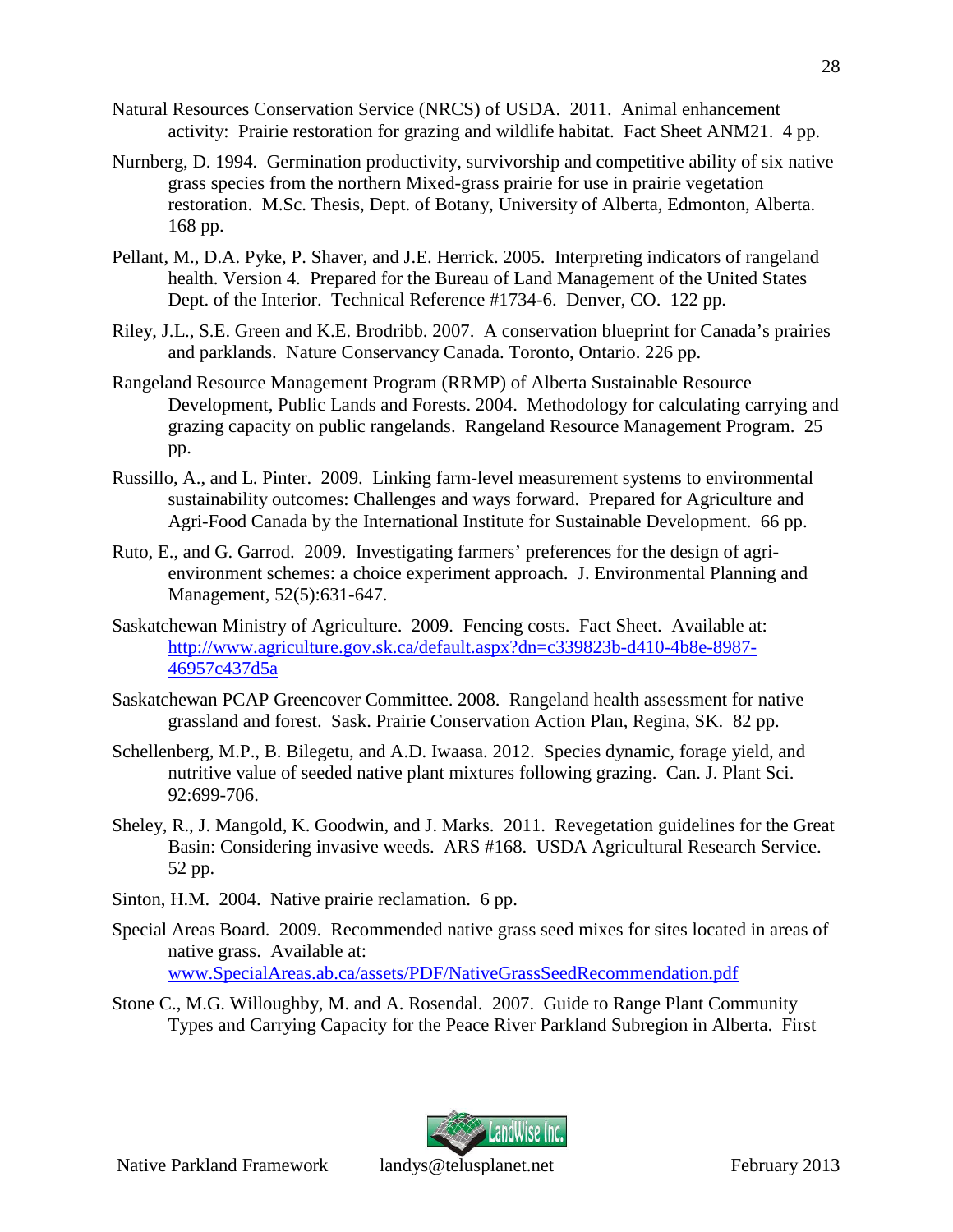approximation. Pub. no. T/143. ISBN: 978-0-7785-6499. Public Lands and Forests Division, Edmonton Sustainable Resource Dev. 134 pp.

- Vaisey, J.S., T.W. Weins, and R.J. Wettlaufer. 1996. The permanent cover program is twice enough? Paper presented at the conference: Soil and Water Conservation Policies: Success and Failures. Prague, Czech Republic, Sept. 17-20, 1996. Available at: www.agri.gc.ca/AAFC-AAC/display-afficher.do?id=1187267959357@lang=eng
- Wark, D.B., L.K. Gabruch, C. Penner, R.J. Hamilton, and T.G. Koblun. 2004. Revegetating with native grasses in the Northern Great Plains: Professional's Manual. Agriculture and Agri-Food Canada, Ducks Unlimited Canada, Fisheries and Oceans Canada, Proven Seeds, and Native Plant Solutions. 60 pp.
- Weir, J. 2011. Restoration and maintenance of fescue grasslands in Prince Albert National Park. Powerpoint by Parks Canada. Presented at the Meeting of the Native Plant Society of Saskatchewan. Feb. 12, 2011.
- Willms, W.D. and D.S. Chanasyk. 2006. Grazing effects on snow accumulation on rough fescue grasslands. Rangeland Ecological Management 59:400-405.
- Woosaree, J. and B. James. 2004. Revegetation of wellsite disturbances on fescue prairie in eastcentral Alberta. Society for Ecological Restoration. 16<sup>th</sup> International Conference, Victoria, B.C.
- Woosaree, J. and B. James. 2006. Native plant species for revegetating oil and gas disturbances in the sandy soils of the Parkland Ecoregion of Alberta. Alberta Research Council, Vegreville, Alberta. 53 pp.
- Wruck, G.W., and A.M. Hammermeister. 2003. Prairie roots: a handbook for native prairie restoration. Native Plant Society of Saskatchewan Inc., Saskatoon, SK. Funded by Agriculture and Agri-Food Canada. 35 pp.

![](_page_32_Picture_8.jpeg)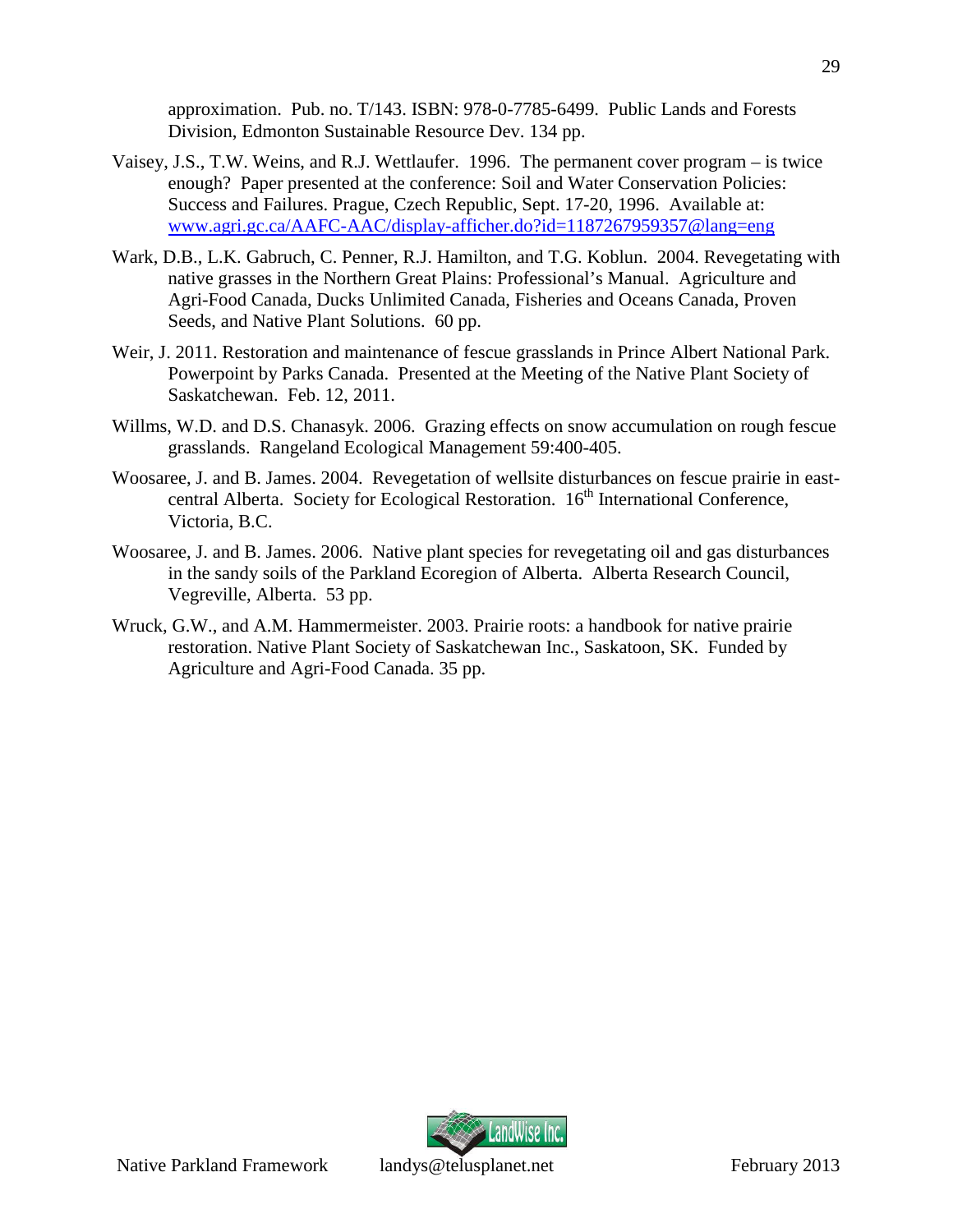# <span id="page-33-0"></span>**Appendix 1**